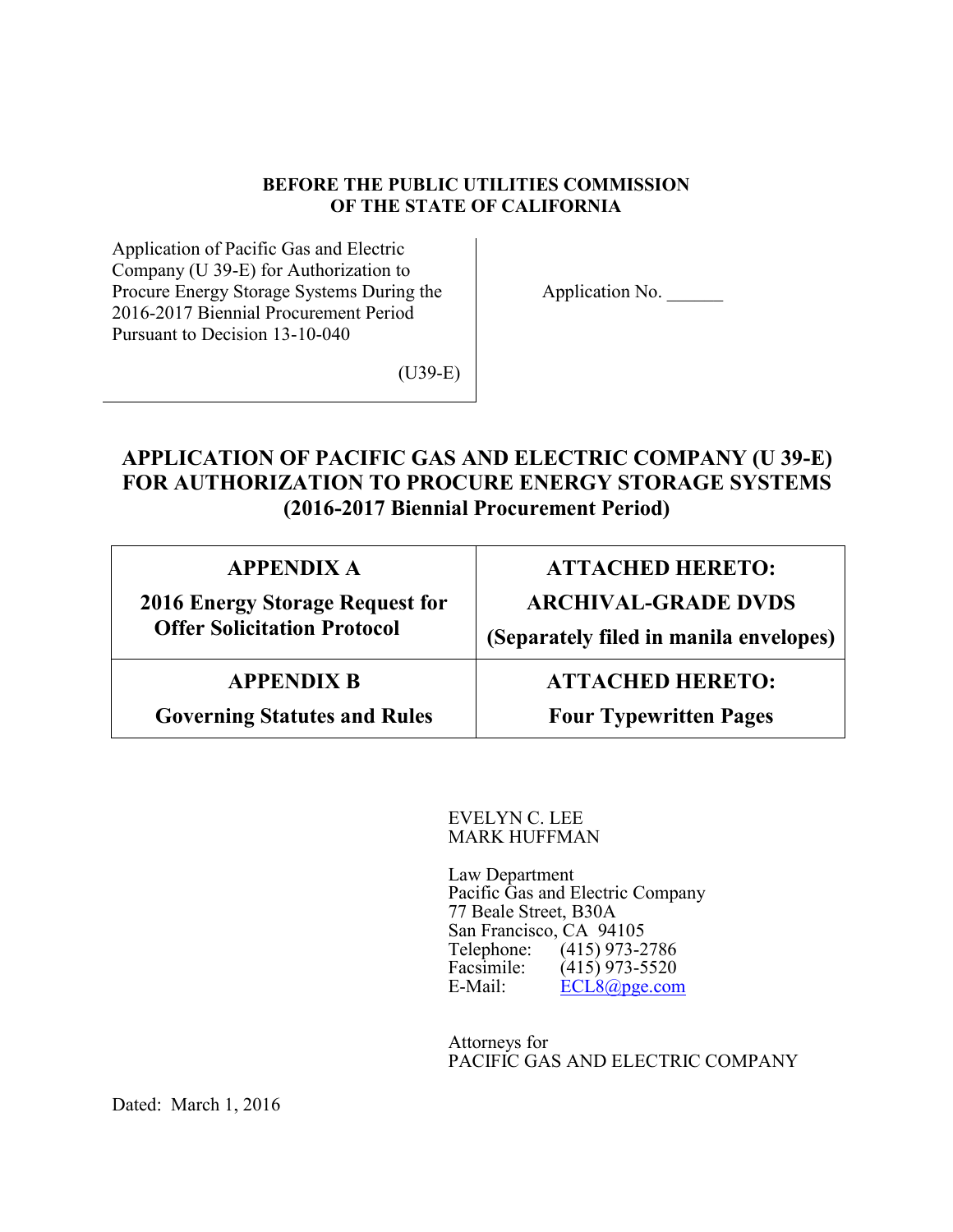# **TABLE OF CONTENTS**

# **Page**

| I.   |                 |                  |                                                                       |  |
|------|-----------------|------------------|-----------------------------------------------------------------------|--|
|      | $A$ .           |                  |                                                                       |  |
|      | B.              |                  |                                                                       |  |
|      | $\mathcal{C}$ . |                  |                                                                       |  |
| II.  |                 |                  |                                                                       |  |
|      | A.              |                  | Summary of Storage Resources Procured Toward PG&E's 2014 Targets 6    |  |
|      | B.              |                  |                                                                       |  |
|      | $\mathcal{C}$ . |                  | Needs Studies for PG&E's System, Local, and Flexible Needs and        |  |
|      |                 | 1.               |                                                                       |  |
|      |                 | 2.               |                                                                       |  |
|      |                 | 3 <sub>1</sub>   |                                                                       |  |
|      | D.              |                  |                                                                       |  |
|      | E.              |                  | Energy Storage Procurement Through PG&E's 2016 Energy Storage RFO  11 |  |
|      |                 | 1.               |                                                                       |  |
|      |                 | 2.               |                                                                       |  |
|      |                 | 3.               |                                                                       |  |
|      |                 | $\overline{4}$ . |                                                                       |  |
|      | F.              |                  |                                                                       |  |
|      | G.              |                  |                                                                       |  |
| III. |                 |                  |                                                                       |  |
| IV.  |                 |                  | COMPLIANCE WITH THE COMMISSION'S RULES OF PRACTICE AND                |  |
|      | A.              |                  |                                                                       |  |
|      |                 | 1.               |                                                                       |  |
|      |                 | 2.               |                                                                       |  |
|      |                 | 3.               |                                                                       |  |
|      |                 | $\overline{4}$ . | Correspondence and Communication Regarding This Application  19       |  |
|      |                 | 5.               |                                                                       |  |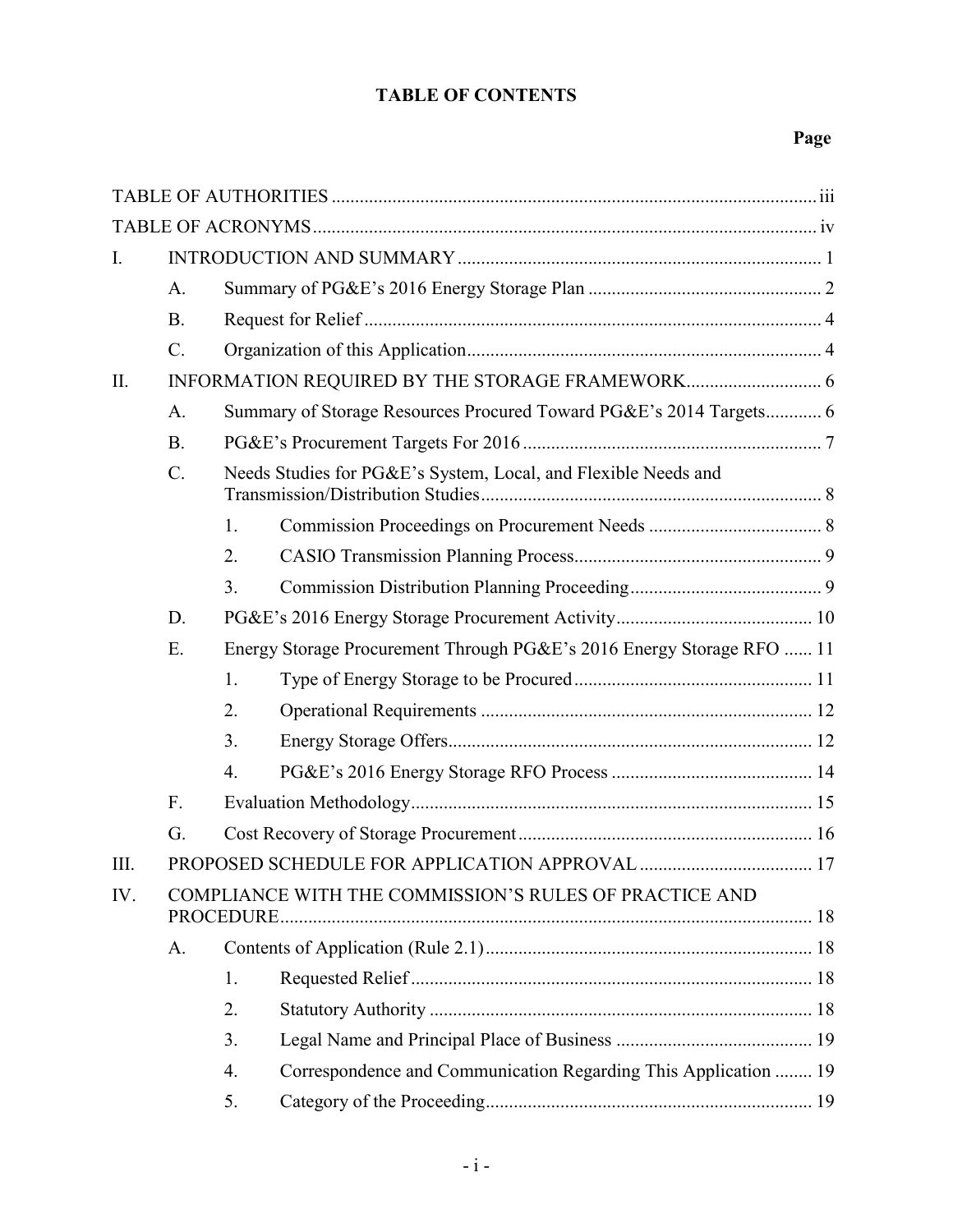## **TABLE OF CONTENTS** (continued)

## **Page**

|    |    | 6. |                                                                           |  |
|----|----|----|---------------------------------------------------------------------------|--|
|    |    | 7. | Issues To Be Considered, Including Relevant Safety                        |  |
|    | Β. |    |                                                                           |  |
|    | C. |    |                                                                           |  |
| V. |    |    |                                                                           |  |
|    |    |    | APPENDIX A -- 2016 Energy Storage Request for Offer Solicitation Protocol |  |
|    |    |    | APPENDIX B -- Governing Statutes and Rules                                |  |

## **TABLES**

- Table 1: PG&E's 2016 Energy Storage Plan
- Table 2: PG&E's 2016 Energy Storage Procurement Target Amounts Remaining to be Procured
- Table 3: Energy Storage Products / Uses Linked to Energy Storage Principles
- Table 4: Energy Storage Offers Solicited in the 2016 Energy Storage RFO
- Table 5: Proposed Schedule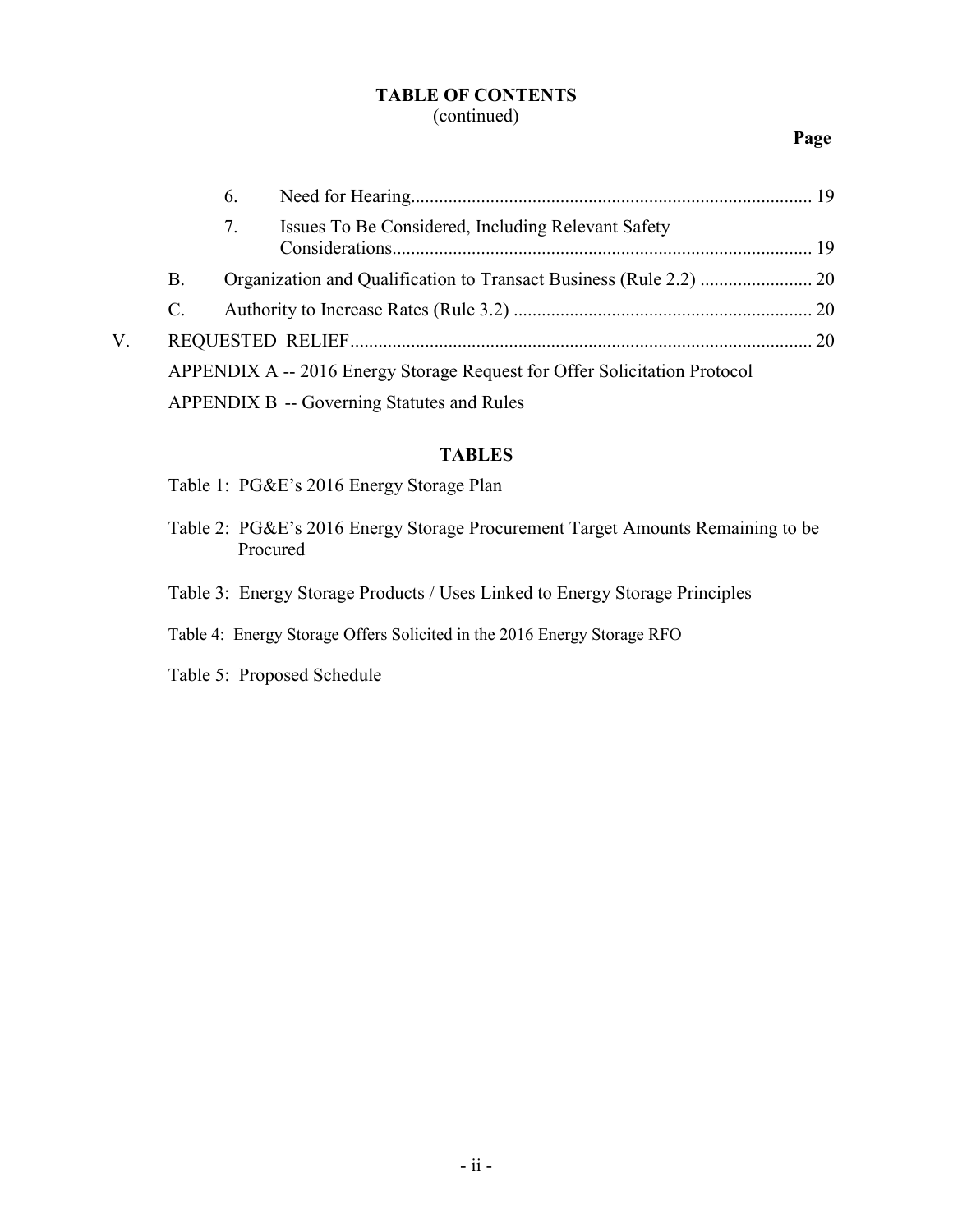# **TABLE OF AUTHORITIES**

# Page

# **STATUTES**

| Clean Energy and Pollution Reduction Act of 2015, Sen. Bill No. 350 (2015) |  |
|----------------------------------------------------------------------------|--|

# **CPUC RULES OF PRACTICE AND PROCDURE**

| Rule $21$ |  |
|-----------|--|
|           |  |
|           |  |

# **CPUC DECISIONS AND RESOLUTIONS**

# **CPUC RULEMAKING**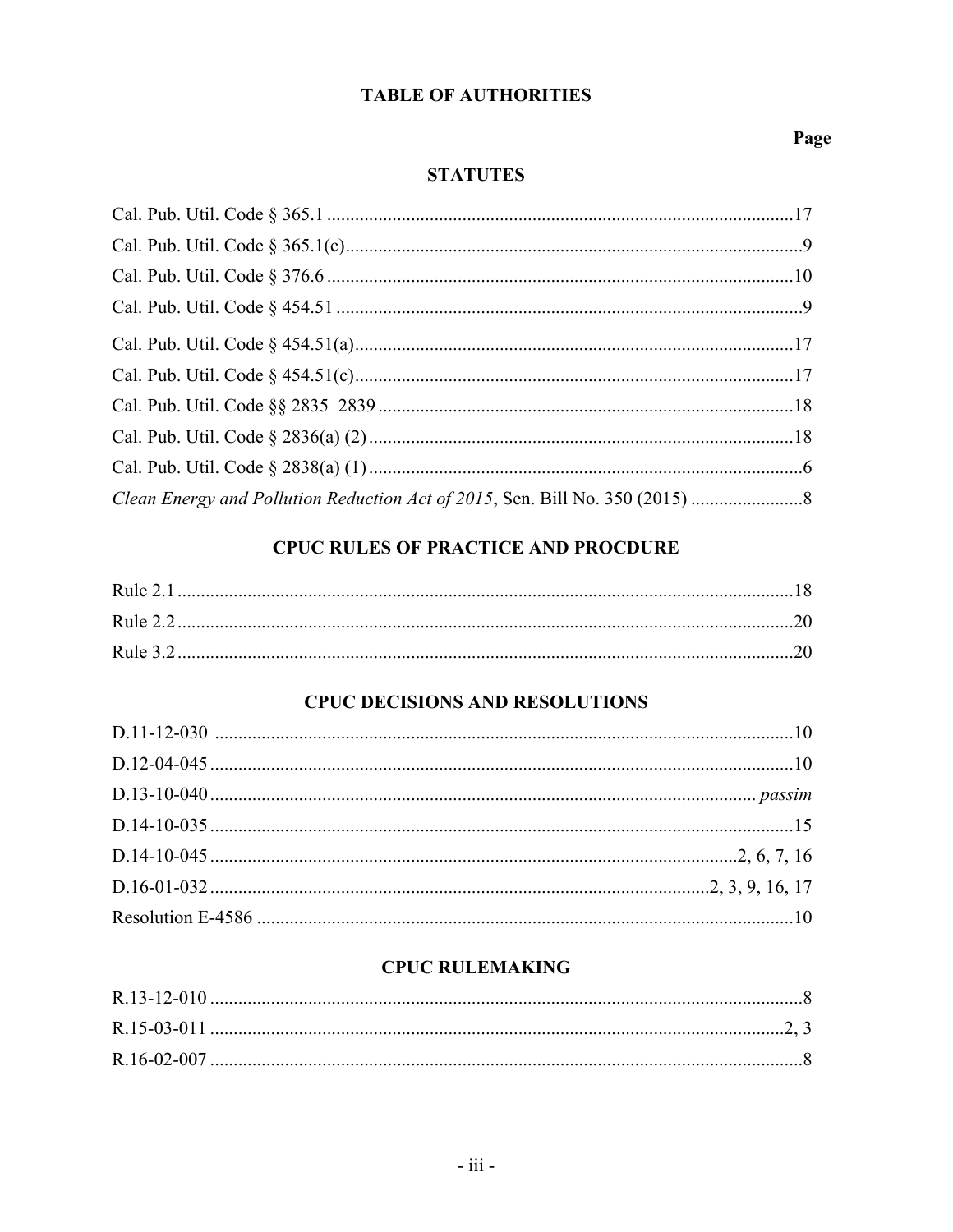# **TABLE OF ACRONYMS**

| Acronym                | <b>Term</b>                                              |  |
|------------------------|----------------------------------------------------------|--|
| " $AB"$                | Assembly Bill                                            |  |
| "BTM"                  | Behind the Meter                                         |  |
| "CAISO"                | California Independent System Operator                   |  |
| "CPUC" or "Commission" | California Public Utilities Commission                   |  |
| "CSAs"                 | <b>Capacity Storage Agreements</b>                       |  |
| "COL"                  | Conclusion of Law                                        |  |
| "CEP"                  | <b>Consistent Evaluation Protocol</b>                    |  |
| "CAM"                  | <b>Cost Allocation Mechanism</b>                         |  |
| "DR"                   | <b>Demand Response</b>                                   |  |
| "DRP"                  | Demand Response Provider                                 |  |
| "EPIC"                 | Electric Program Investment Charge                       |  |
| "EV"                   | <b>Electric Vehicle</b>                                  |  |
| "ESAs"                 | <b>Energy Storage Agreements</b>                         |  |
| "ES RFO"               | <b>Energy Storage Request for Offers</b>                 |  |
| "FOF"                  | Finding of Fact                                          |  |
| "GHG"                  | Greenhouse Gas                                           |  |
| " $IE$ "               | <b>Independent Evaluator</b>                             |  |
| "IRP OIR"              | Integrated Resource Plan Order Instituting<br>Rulemaking |  |
| "IOUs"                 | <b>Investor Owned Utilities</b>                          |  |
| "LTPP"                 | Long Term Procurement Plan                               |  |
| "MW"                   | Megawatts                                                |  |
| "NMV"                  | Net Market Value                                         |  |
| " $OP$ "               | Ordering Paragraph                                       |  |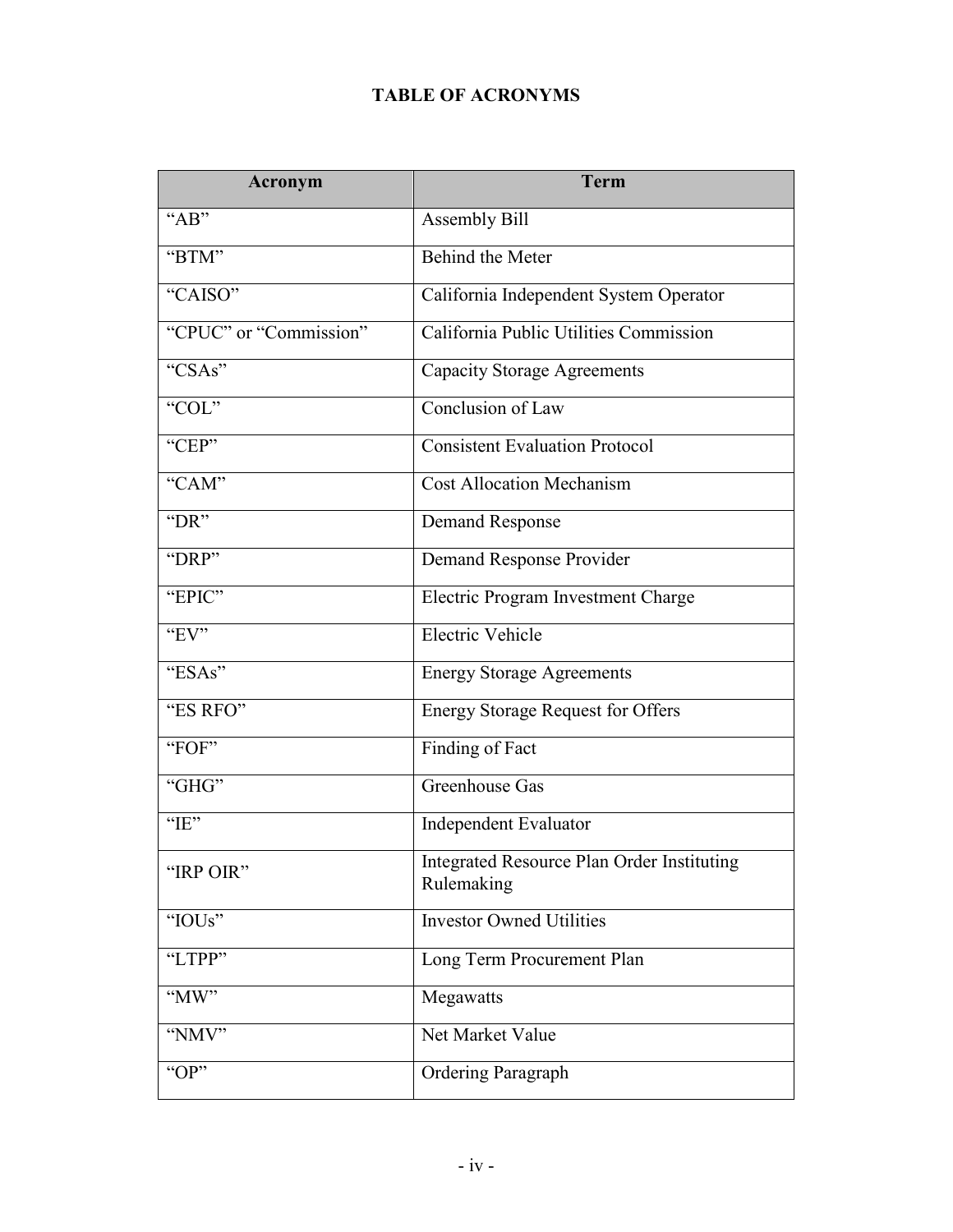# **TABLE OF ACRONYMS** (continued)

| "PG&E"             | Pacific Gas and Electric Company       |
|--------------------|----------------------------------------|
| "PLS"              | Permanent Load Shifting                |
| "PV"               | Photovoltaic                           |
| "PAV"              | Portfolio Adjusted Value               |
| "PCIA"             | Power Charge Indifference Adjustment   |
| "PRG"              | Procurement Review Group               |
| "PIER"             | <b>Public Interest Energy Research</b> |
| "PURPA"            | Public Utilities Regulatory Policy Act |
| "PSA"              | Purchase and Sale Agreement            |
| "QFs"              | <b>Qualifying Facilities</b>           |
| "RPS"              | Renewables Portfolio Standard          |
| $R^{\prime\prime}$ | Resource Adequacy                      |
| "RA Only"          | Resource Adequacy - Only               |
| " $SC$ "           | <b>Scheduling Coordinator</b>          |
| "SGIP"             | Self-Generation Incentive Plan         |
| "SB"               | Senate Bill                            |
| "TAC"              | Transmission Access Charge             |
| "T&D"              | <b>Transmission and Distribution</b>   |
| "TPP"              | <b>Transmission Planning Process</b>   |
|                    |                                        |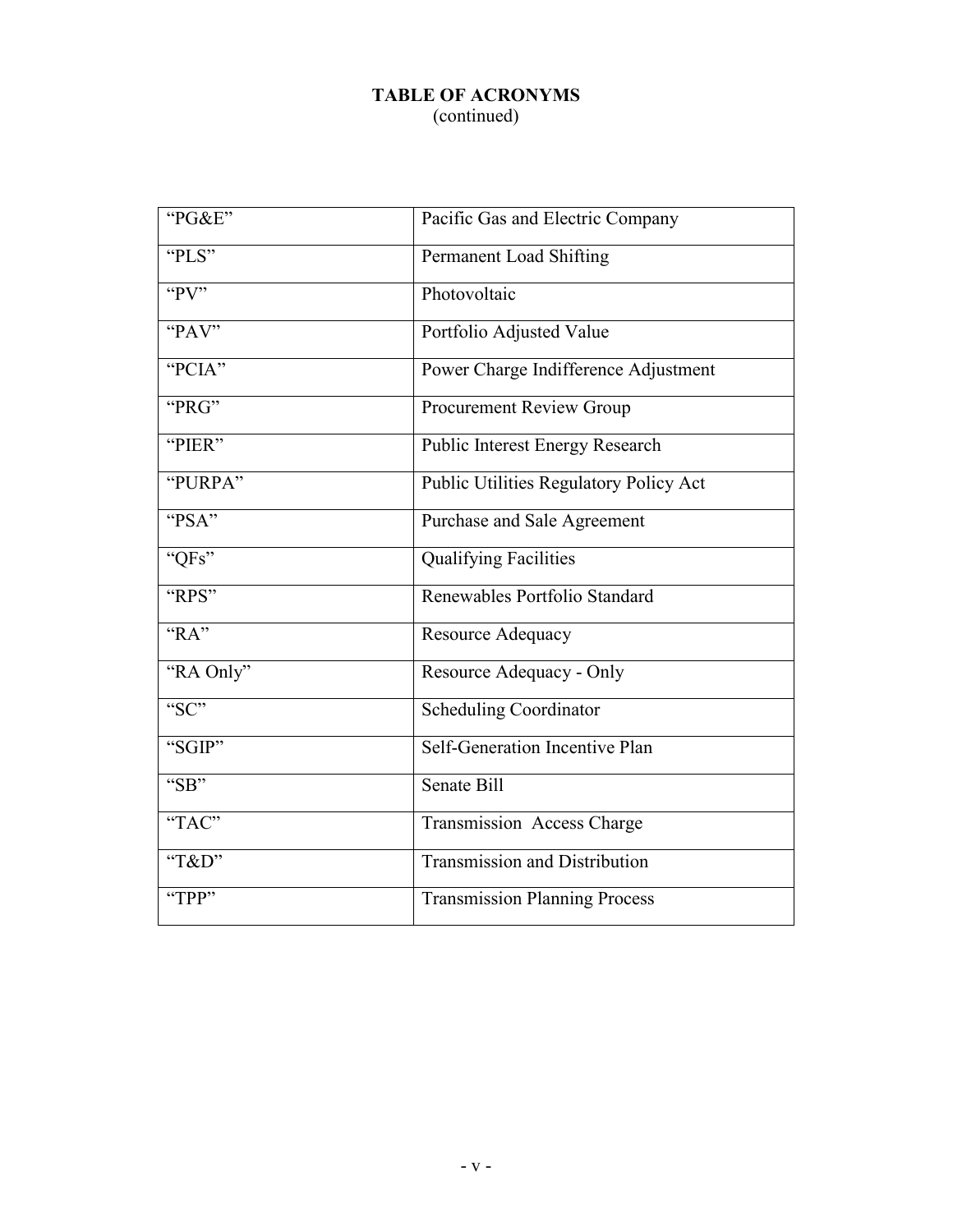## **BEFORE THE PUBLIC UTILITIES COMMISSION OF THE STATE OF CALIFORNIA**

Application of Pacific Gas and Electric Company (U 39-E) for Authorization to Procure Energy Storage Systems During the 2016-2017 Biennial Procurement Period Pursuant to Decision 13-10-040

Application No. \_\_\_\_\_\_

(U39-E)

## **APPLICATION OF PACIFIC GAS AND ELECTRIC COMPANY (U 39-E) FOR AUTHORIZATION TO PROCURE ENERGY STORAGE SYSTEMS (2016-2017 Biennial Procurement Period)**

## **I. INTRODUCTION AND SUMMARY**

Pacific Gas and Electric Company ("PG&E") files this application ("Application") for California Public Utilities Commission ("CPUC" or "Commission") approval of its Energy Storage Procurement Plan for the 2016-2017 biennial procurement period ("2016 Energy Storage Plan"), as required by the *Decision Adopting Energy Storage Procurement Framework and Design Program* ("Energy Storage Decision").<sup>1/</sup> That decision directs PG&E, San Diego Gas & Electric Company, and Southern California Edison Company (the investor owned utilities or "IOUs") to file on or before March 1, 2014, and biennially thereafter through 2020, an application for approval of a plan to procure energy storage resources to address the targets and policies of the Commission's Energy Storage Program.<sup>2</sup>

The cornerstone of PG&E's 2016 Energy Storage Plan is its 2016 Energy Storage Request for Offers ("RFO"), by which PG&E will seek competitive offers to provide energy storage resources. This is PG&E's second application for approval to conduct an Energy Storage

<sup>1/</sup> Decision ("D.")13-10-040.

<sup>2/</sup> Energy Storage Decision, Ordering Paragraph ("OP") 3, referring to the "Energy Storage Procurement Program Design – Procurement Application" found at Energy Storage Decision Appendix A, item 3.d. In this Application, the term "resource" is used interchangeably with "system" because the Commission generally directs the IOUs to procure "resources."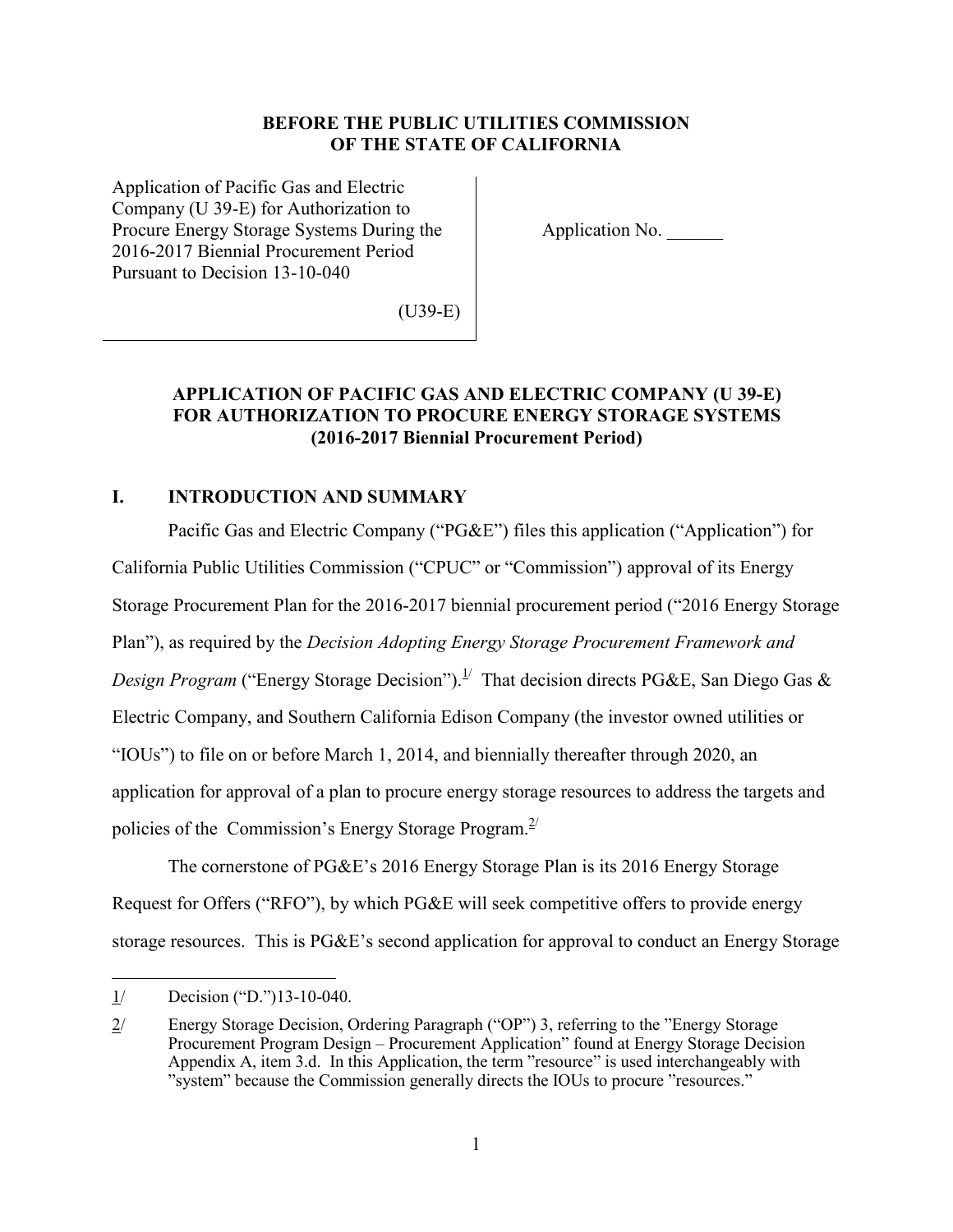RFO. PG&E's first application was filed and approved in 2014 by the "2014 RFO Decision." $\frac{3}{2}$ PG&E accordingly issued its first Energy Storage RFO on December 1, 2014, signed contracts for 75 megawatts ("MW") of energy storage resources, and submitted those contracts for Commission approval on December 1, 2015 in Application ("A.") 15-12-004. The Commission should approve this Application and authorize PG&E to issue its 2016 Energy Storage RFO at the end of this year.

#### **A. Summary of PG&E's 2016 Energy Storage Plan**

PG&E's 2016-2017 energy storage procurement target of 120 MW ("2016 Target") is spread between three point-of-interconnection domains. The individual domain targets are 65 MW interconnected at transmission level, 40 MW interconnected at distribution level, and 15 MW interconnected to customers, or "behind the meter" ("BTM"). PG&E may count 4.7 MW from existing eligible projects toward its 2016 Target.

PG&E must issue its 2016 Energy Storage RFO no later than December 1, 2016 to procure energy storage to meet its 2016 Target. If the RFO coupled with PG&E's other storage procurement activities do not yield a sufficient amount of viable and cost-effective energy storage bids, PG&E may defer up to 80 percent of its 2016 Target, or 96 MW, to a future solicitation year. In the event of over-procurement, the amount of over-procured storage resources may be applied to future storage procurement targets.

In "Track 1" of its ongoing energy storage rulemaking proceeding, the Commission determined that it should address certain energy storage policy and program issues before commencement of the IOUs' 2016 Energy Storage RFOs. $4$ <sup>/</sup> In its Track 1 decision, the Commission decided not to require changes to the RFO process prior to consideration of the

<sup>3/</sup> D.14-10-045.

<sup>4/</sup> *Order Instituting Rulemaking to consider policy and implementation refinements to the Energy Storage Procurement Framework and Design Program (D.13-10-040, D.14-10-045) and related Action Plan of the California Energy Storage Roadmap,* ("R.")15-03-011 ("Storage Rulemaking").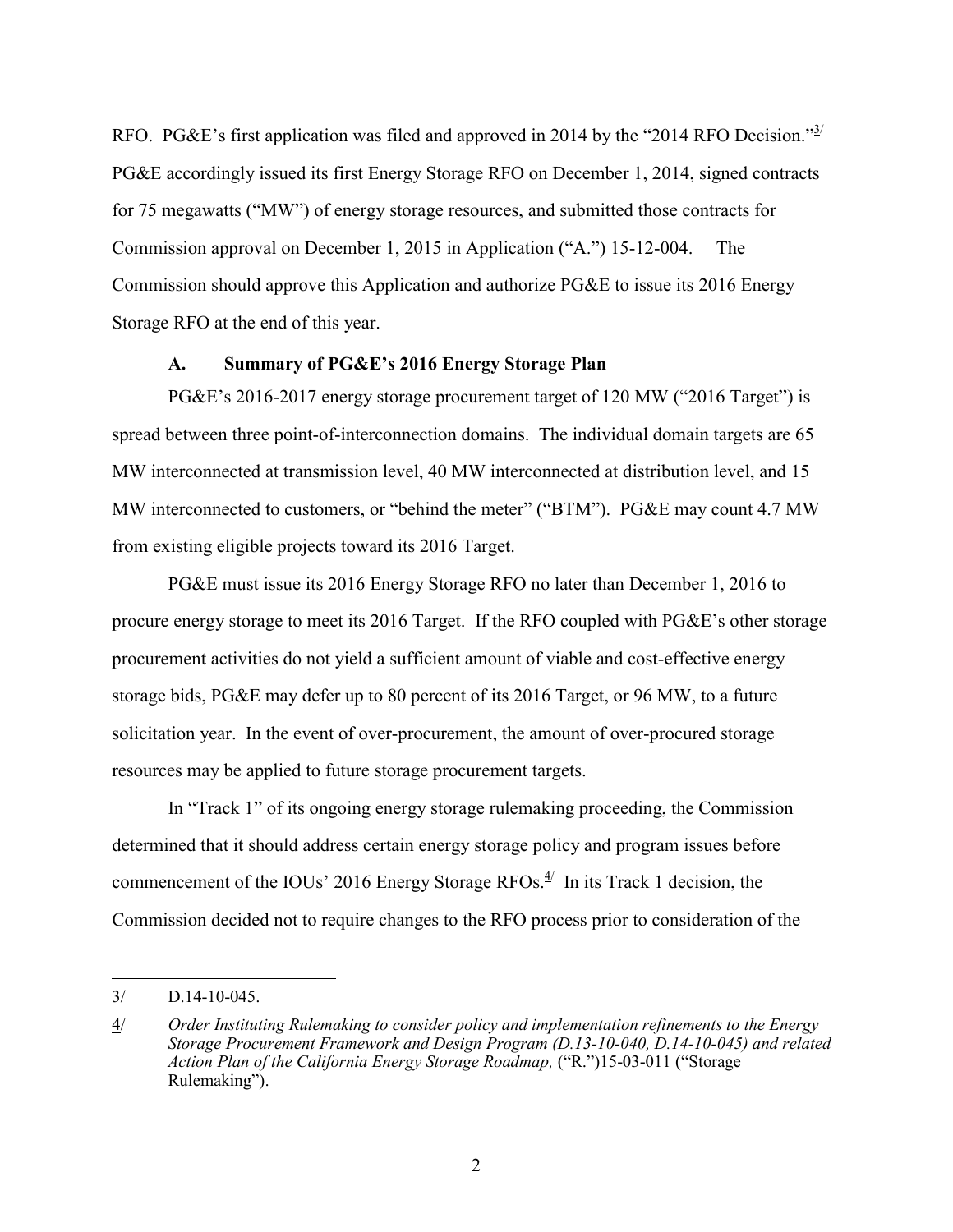results of the first Energy Storage RFO.<sup>5/</sup> Thus, PG&E plans to conduct its 2016 Energy Storage RFO much like its 2014 Energy Storage RFO, subject to guidance provided by the Commission. Based on previous expressions of interest received in response to its December 2012 Request for Information and offers received in its 2014 Energy Storage RFO, PG&E will consider RFO offers to provide the following types of energy storage services:

- a) A stand-alone transmission and distribution ("T&D")-connected storage system for market participation that is controlled independently of other generation sources and participates in the California Independent System Operator ("CAISO") markets,
- b) A storage system for market participation developed for PG&E ownership at one of three identified PG&E-owned solar photovoltaic ("PV") Sites,
- c) A PG&E-designated T&D-connected storage system for reliability and capacity needs that would enable PG&E to defer otherwise planned investments, and
- d) Customer-connected energy storage facilities for direct ownership by PG&E or third-party owned customer connected projects expected primarily for market participation.<sup>6/</sup>

The Energy Storage RFO procedure, guidelines, timetable, and draft commercial documents are set out in the 2016 Energy Storage RFO Solicitation Protocol ("Storage Protocol"), which is being submitted for Commission approval as Appendix A to this Application. PG&E's Application and testimony in support of the Application ("Testimony") have been served on the service list of the Storage Rulemaking in accordance with Commission Rules 1.9(d) and 1.10. PG&E intends to refine its Storage Protocol and provide additional criteria in advance of its anticipated December 1, 2016 issuance of the 2016 Energy Storage RFO. After the RFO is issued, PG&E will employ the evaluation methodology described in this Application and Testimony to identify the most competitive offers, secure Participants'

 $\overline{\phantom{a}}$ 5/ D.16-01-032 ("Track 1 Decision").

<sup>6/</sup> Customer domain storage targets will also be achieved through the Self Generation Incentive Program ("SGIP") and other CPUC-approved proceedings.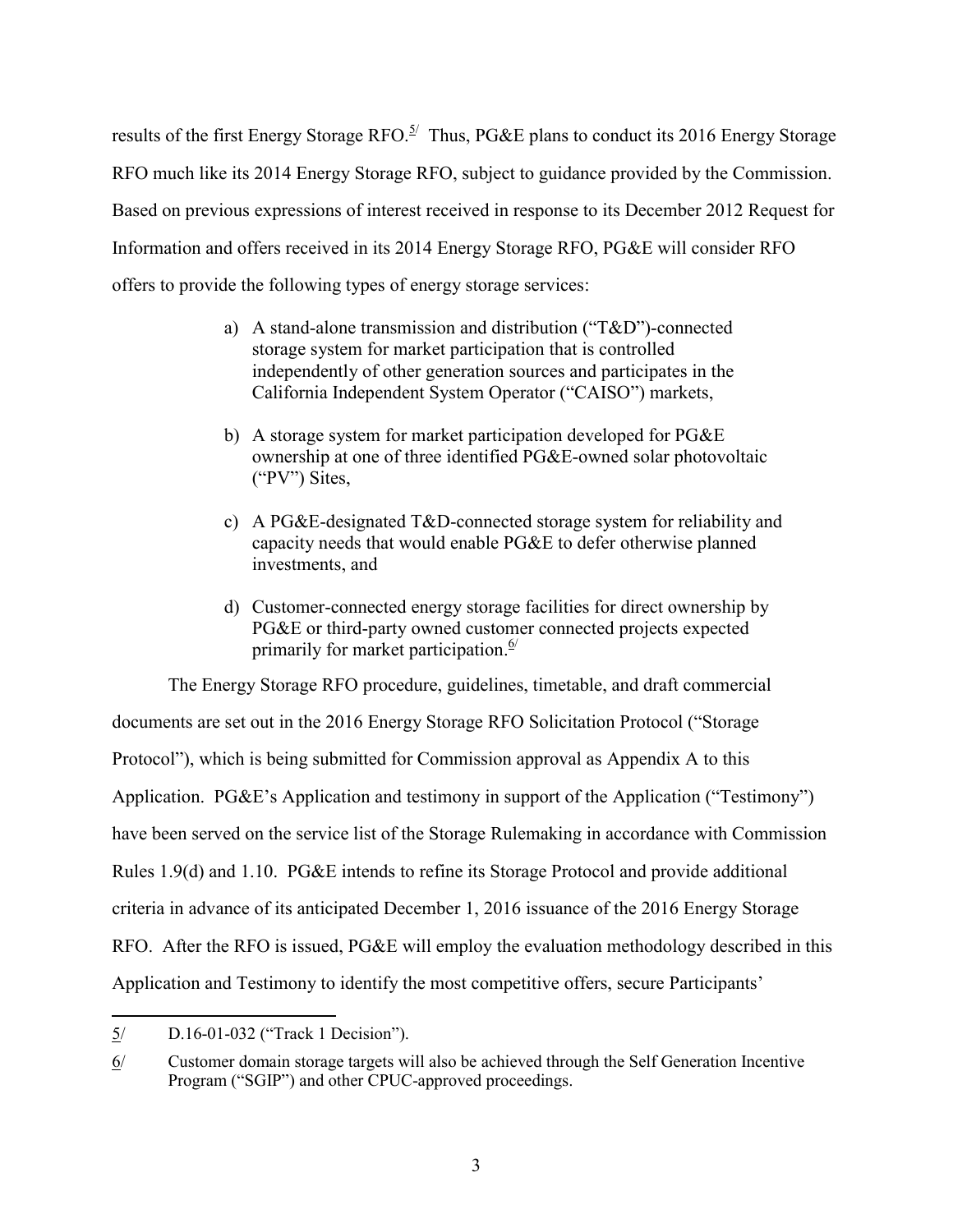commitments to being shortlisted, negotiate final agreements with shortlisted Participants, and submit the executed agreements to the Commission no later than December 1, 2017. PG&E may also employ other Commission-approved means of procuring energy storage resources to meet its 2016 Target.

# **B. Request for Relief**

PG&E requests that no later than its first meeting in September, 2016, the Commission

issue a decision that approves the Application and makes the following findings:

- PG&E has complied with D.13-10-040, Ordering Paragraph 4 by filing this Application;
- PG&E is authorized to issue its 2016 Energy Storage RFO on December 1, 2016;
- PG&E has correctly identified its existing eligible energy storage credits;
- The safety requirements in PG&E's 2016 Energy Storage RFO Protocol for a project's RFO participation, evaluation methodology for shortlisting, and terms and conditions for the provision of energy storage services are reasonable;
- PG&E should be authorized to recover the costs of its 2016 Energy Storage RFO procurement using the same ratemaking mechanisms that have been approved for its 2014 Energy Storage RFO and recover net costs through CAM pursuant to Section 454.51; and
- PG&E's deadline to request deferment of storage targets is postponed until PG&E files its application for approval of its 2016 Energy Storage RFO procurement.

# **C. Organization of this Application**

The information required by the Energy Storage Decision's Storage Framework can be

found in PG&E's 2016 Energy Storage Plan and Testimony as indicated below.<sup>1/</sup>

 $\overline{\phantom{a}}$ 7/ D.13-10-040, Appendix A, "Energy Storage Procurement Framework and Design Program" ("Storage Framework") lays out the requirements for each IOU's energy storage procurement application.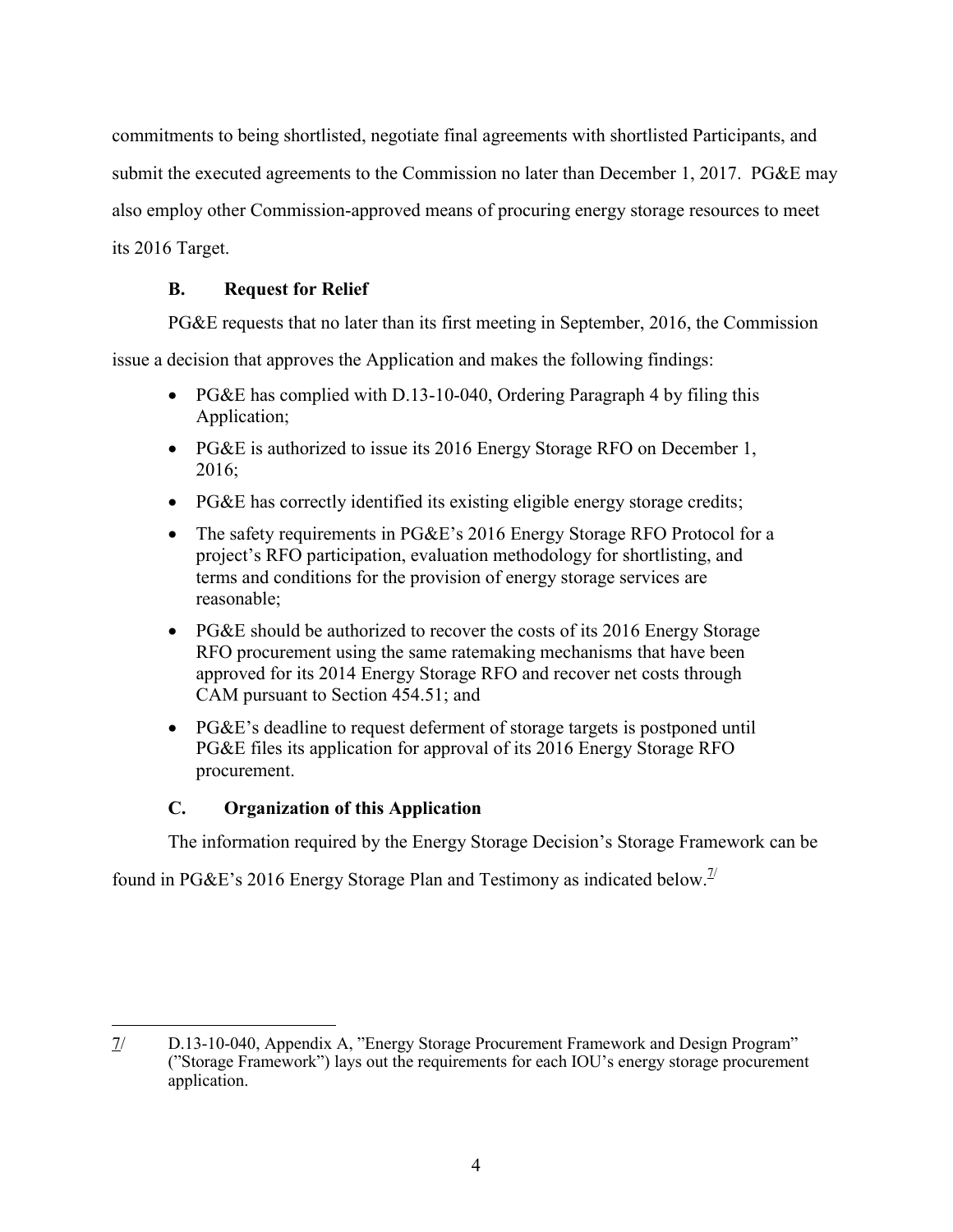| PG&E's 2016 Energy Storage Plan                              | <b>Storage Framework Requirement</b>                                                                                                                                                                                                                          |
|--------------------------------------------------------------|---------------------------------------------------------------------------------------------------------------------------------------------------------------------------------------------------------------------------------------------------------------|
| <b>Testimony Chapter 2</b>                                   | A report on all storage resources procured to date in<br>all Commission proceedings $\frac{8}{2}$                                                                                                                                                             |
| <b>Testimony Chapter 2</b>                                   | An updated table with estimates for biennial<br>procurement targets for each storage grid domain<br>from current year to 2020 $\frac{9}{2}$                                                                                                                   |
| <b>Testimony Chapter 3</b>                                   | An explanation of the type of storage resources and<br>the associated MW quantities the IOU intends to<br>procure, categorized by grid domains and use cases<br>$\overline{10}$                                                                               |
| Testimony, Chapter 3                                         | Reference to 1) needs study by the California<br>Independent System Operator for the IOU's system,<br>local, and flexible needs, if available, or 2) upgrade<br>needs identified in the IOU's transmission or<br>distribution planning studies $\frac{11}{2}$ |
| Application Appendix A, Storage Protocol                     | A detailed description of how the IOU intends to<br>procure resources specifying the structure of any<br>RFO or alternative procurement processes and<br>related timelines $\frac{12}{1}$                                                                     |
| <b>Testimony Chapter 4</b>                                   | Operational requirements, to be applied either to all<br>projects or separately with respect to transmission,<br>distribution, and customer-sited storage $\frac{13}{2}$                                                                                      |
| Within Appendix A, Storage Protocol, see:                    | Proposed storage equipment/power/services purchase                                                                                                                                                                                                            |
| Appendix F1, Resource Adequacy Only<br>Agreement Term Sheet  | agreements for successful bids involving third party-<br>owned or –aggregated projects $\frac{14}{3}$                                                                                                                                                         |
| Appendix F2, Capacity Storage Agreement<br><b>Term Sheet</b> |                                                                                                                                                                                                                                                               |
| Appendix F3, Behind-the-Retail Meter                         |                                                                                                                                                                                                                                                               |

# **Table 1: PG&E's 2016 Energy Storage Plan**

- $\frac{8}{ }$ 8/ *Id.*, p. 9.
- 9/ *Id*., p. 7.
- 10/ *Id.*, p. 8.
- 11/ *Id*.
- 12/ *Id.*
- 13/ *Id.*
- 14/ *Id.*, p. 9.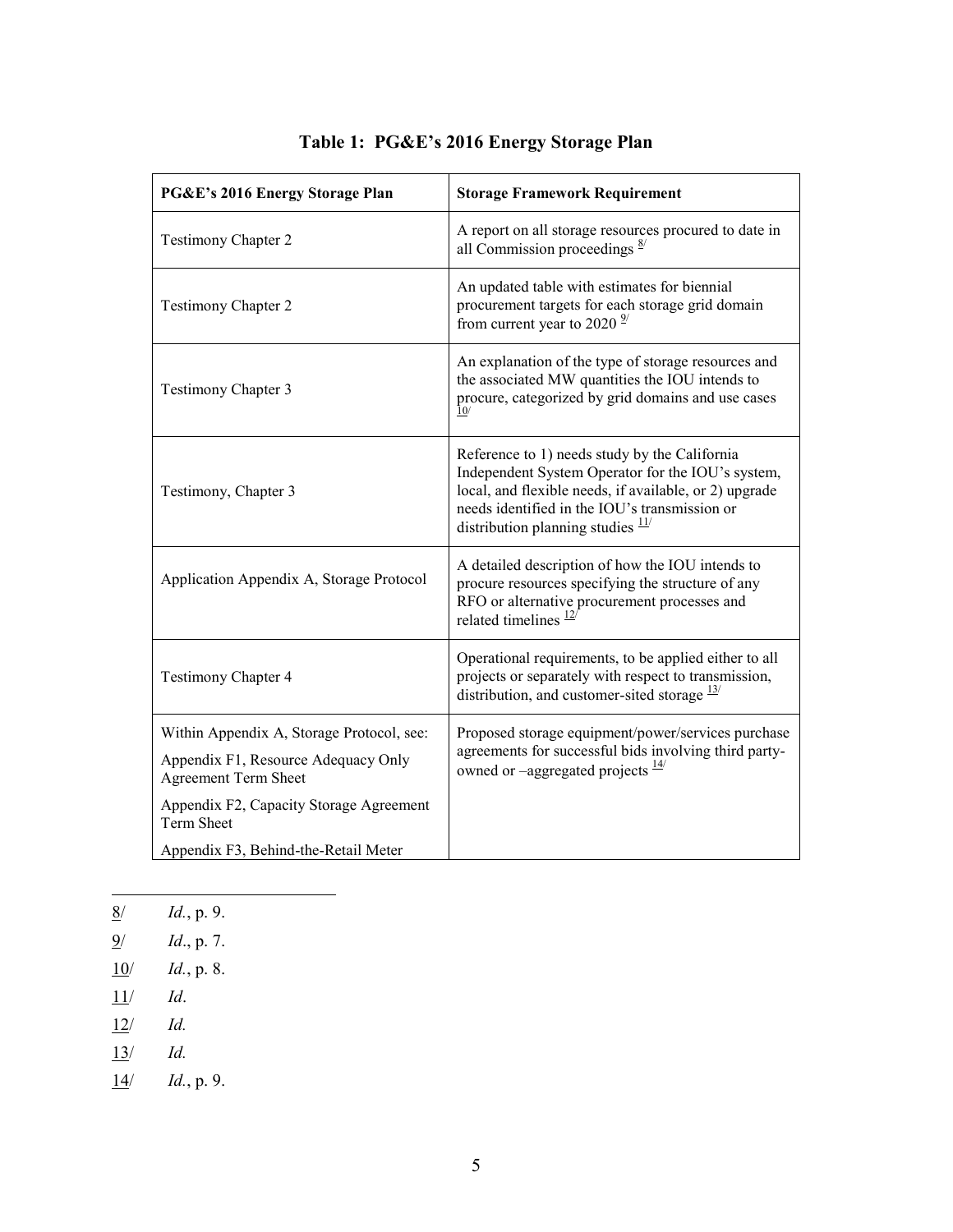| PG&E's 2016 Energy Storage Plan                                                                         | <b>Storage Framework Requirement</b>                                                                                        |
|---------------------------------------------------------------------------------------------------------|-----------------------------------------------------------------------------------------------------------------------------|
| Capacity Product Term Sheet                                                                             |                                                                                                                             |
| Appendix F4, Energy Storage for Reliability<br>and Capacity Assets Purchase and Sale<br>Agreement (PSA) |                                                                                                                             |
| Appendix F5, Energy Storage for Utility<br>Owned PV sites PSA                                           |                                                                                                                             |
| Appendix F6, Stand-alone Energy Storage<br>for Utility Ownership Term Sheet for PSA                     |                                                                                                                             |
| <b>Testimony Chapter 5</b>                                                                              | A proposed methodology for an analysis that<br>evaluates bids on cost and fit submitted in a<br>solicitation $\frac{15}{1}$ |
| <b>Testimony Chapter 6</b>                                                                              | Request for cost-recovery authorization $\frac{16}{10}$                                                                     |
| Application Appendix B, Governing Rules<br>and Statutes                                                 | A list of all applicable rules and statutes impacting<br>the procurement plan $\frac{17}{2}$                                |

Section II of this Application summarizes the information that the Storage Framework requires PG&E to provide; complete information can be found in the Application and Testimony according to Table 1. Section III proposes a schedule for consideration of this Application. Section IV provides the information required for compliance with the Commission's Rules of Practice and Procedure. Section V sets forth PG&E's requested relief.

## **II. INFORMATION REQUIRED BY THE STORAGE FRAMEWORK**

## **A. Summary of Storage Resources Procured Toward PG&E's 2014 Targets**

On January 4, 2016, PG&E filed the *Report of PG&E Demonstrating Compliance with Energy Storage System Procurement Targets and Policies* as required by Public Utilities Code Section 2838(a)(1).<sup>18/</sup> The report shows that PG&E is in compliance with the storage procurement targets adopted by the Energy Storage Decision and the 2014 RFO Decision. While a complete report on all storage resources procured to date in all Commission proceedings is

 $\overline{\phantom{a}}$ 15/ *Id*.

<sup>16/</sup> *Id*, p. 10.

<sup>17/</sup> *Id.*, p. 8.

<sup>18/</sup> Unless otherwise stated, all statutory references are to the California Public Utilities Code.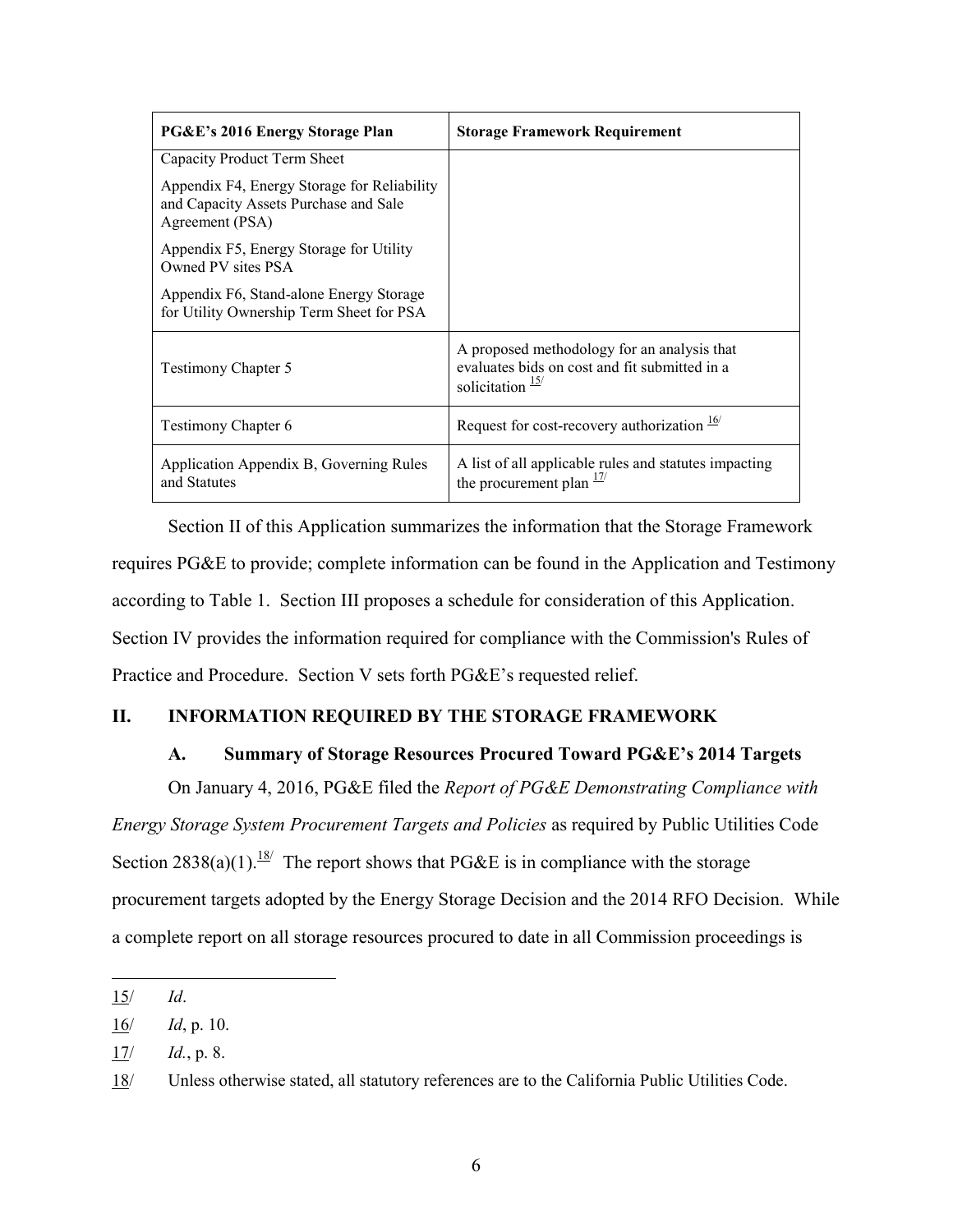presented in Testimony Chapter 2, "Report on all Existing and Eligible Storage Resources," a tally of 2014 Energy Storage RFO procurement is provided below as context for PG&E's 2016 Energy Storage RFO.

PG&E's 2014 energy storage procurement target was 90 MW. The 2014 RFO Decision authorized PG&E to count 9.5 MW of previously procured energy storage toward its 2014 Target, resulting in a remaining amount of 80.5 MW to be procured during the 2014-2015 period.<sup>19/</sup> Customer-connected energy storage procured through PG&E's SGIP counted 6.5 MW toward the target, leaving 74 MW of storage to be procured through the 2014 Energy Storage  $RFO.<sup>20/</sup>$ 

PG&E's 2014 Energy Storage RFO procurement totaled 75 MW of T&D-connected energy storage, consisting of 73 MW under Energy Storage Agreements ("ESAs") to provide CAISO market-participating resources, and 2 MW under Purchase and Sale Agreements ("PSAs") for PG&E distribution system reliability.

## **B. PG&E's Procurement Targets For 2016**

The Energy Storage Decision allows an annual energy storage procurement target to be met by any eligible storage projects that have been pre-approved by the Commission, the amount of customer-side storage under an available incentive program expected to be installed by the time of Application filing, and any energy storage procured in excess of the biennial procurement target.<sup>21/</sup> PG&E proposes to count toward its 2016 Target 0.5 MW at the distribution level, based on a pilot project procured outside the 2014 RFO process, and 4.2 MW at the customer level due to SGIP funding of storage. These credits are shown in the following table.

<sup>19/</sup> D.14-10-045, Attachment A.

<sup>20/</sup> D.14-10-045, OP 1(a). PG&E's proposed targets were adopted, except for its proposed credit for biomass energy storage.

<sup>21/</sup> D.13-10-040, Appendix A, p. 3.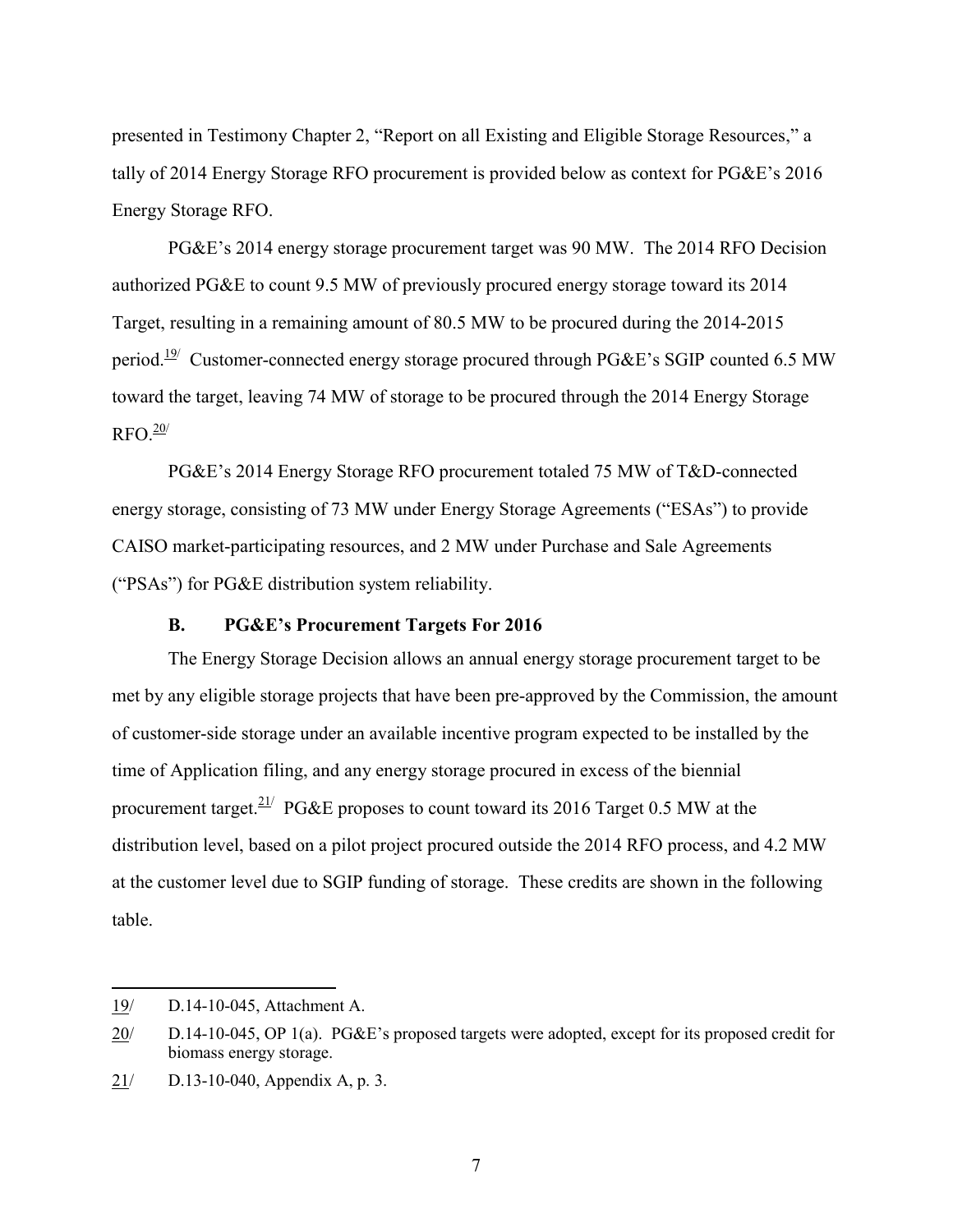## **Table 2: PG&E's 2016 Energy Storage Procurement Target Amounts Remaining to be Procured (All figures represent MW)**

| <b>Storage Grid Domain</b>                                            | <b>Transmission</b> | <b>Distribution</b> | <b>Customer</b> | 2016 Biennial<br><b>Amounts</b> |
|-----------------------------------------------------------------------|---------------------|---------------------|-----------------|---------------------------------|
| <b>Energy Storage Decision</b><br>Target                              | 65                  | 40                  | 15              | 120                             |
| <b>Existing Eligible Projects (credits</b><br>toward Decision Target) | $\theta$            | .5                  | 4.2             | 4.7                             |
| 2016 Target Remaining to be<br>Procured                               | 65                  | 39.5                | 10.8            | 115.3                           |

PG&E's full report of its biennial targets through 2020 is provided in Testimony Chapter 2.

## **C. Needs Studies for PG&E's System, Local, and Flexible Needs and Transmission/Distribution Studies**

The Storage Framework requires storage plans to include a "reference to CAISO needs study for the IOU's system local, and flexible needs if available, or upgrade needs identified in the IOU's transmission or distribution planning studies." $^{22/2}$ 

# **1. Commission Proceedings on Procurement Needs**

On March 25, 2015, the administrative law judge in Phase 1 of the 2014 Long-Term Procurement Plan ("LTPP") proceeding issued a ruling finding that there was not sufficient evidence to determine whether there is a need for additional flexible or system capacity through  $2024.<sup>23/</sup>$  In the Order Instituting Rulemaking to implement the Senate Bill ("SB") 350 requirement that the Commission adopt an integrated resource planning process, (R.16-02-007, "IRP OIR") the Commission stated that neither the LTPP modeling methodology nor refinements in the IRP OIR were anticipated to lead to procurement decisions in this 2016 LTPP/IRP cycle.<sup>24/</sup> With the scenarios and assumptions for the next planning cycle and the

<sup>22/</sup> D.13-10-040, Appendix A, p. 8.

<sup>23/</sup> *Administrative Law Judge's Ruling Discontinuing Phase 1A and Setting Forth Issues for Phase 1B,* in R.13-12-010, which considered system reliability needs and issues related to grid operational flexibility needs.

<sup>24/</sup> IRP OIR, pp.15 and 16.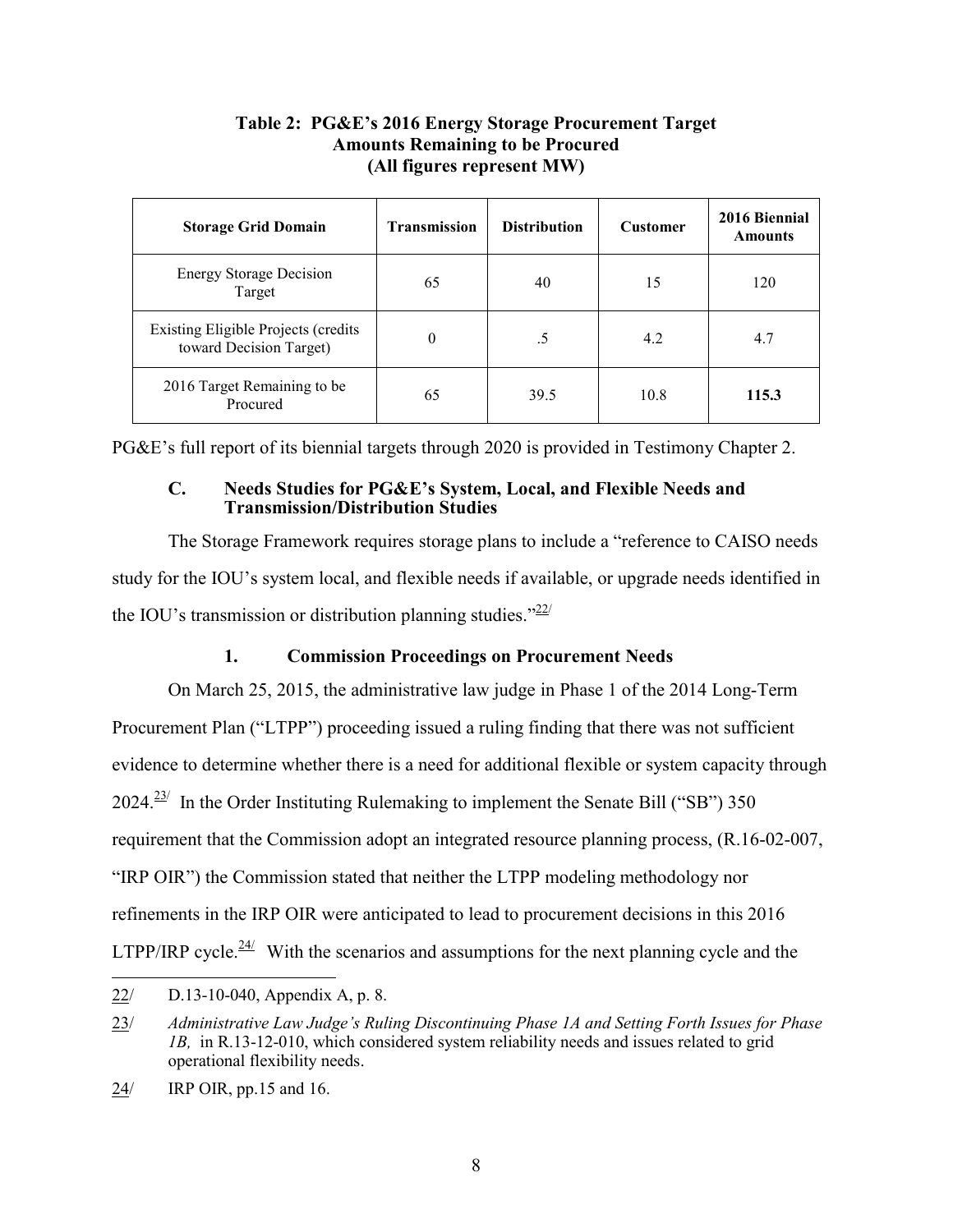scope of the next LTPP/IRP still being determined, it is difficult to anticipate at this point whether or not additional energy storage resources will be needed to meet future reliability or renewable integration needs, or can be economically justified considering other alternatives available to integrate the increasing amounts of intermittent renewable generation. Nonetheless, consistent with Sections 365.1(c) and 454.51, the costs of any additional energy storage resources providing system reliability or renewable integration should be allocated using the Cost Allocation Mechanism ("CAM") applicable to such resources.

#### **2. CASIO Transmission Planning Process**

The Commission should encourage the CAISO, as part of its Transmission Planning Process ("TPP"), to continue the review of planned transmission investments to identify and validate whether energy storage projects could defer planned transmission investment. PG&E urges the Commission to take a cross-jurisdictional approach because engagement with CAISO is necessary to explore and develop the use of energy storage systems to provide transmission system reliability. If there is an identified need for storage resources to support transmission grid reliability, storage's role should be recognized by including the cost of storage procurement in the statewide transmission access charge ("TAC").

#### **3. Commission Distribution Planning Proceeding**

The Track 1 decision in the Energy Storage rulemaking states that "[t]he IOUs shall coordinate their energy storage RFO processes, to the extent possible, with the directions provided in the Commission's Distributed Resource Plan Rulemaking and Integrated Distributed Energy Resource Rulemaking for purposes of identifying optimal locations for the deployment of distributed resources." $25/$  At this time, optimal locations for distributed generation have not been identified in either proceeding.

<sup>25/</sup> D.16-01-032, Conclusion of Law ("COL") 6.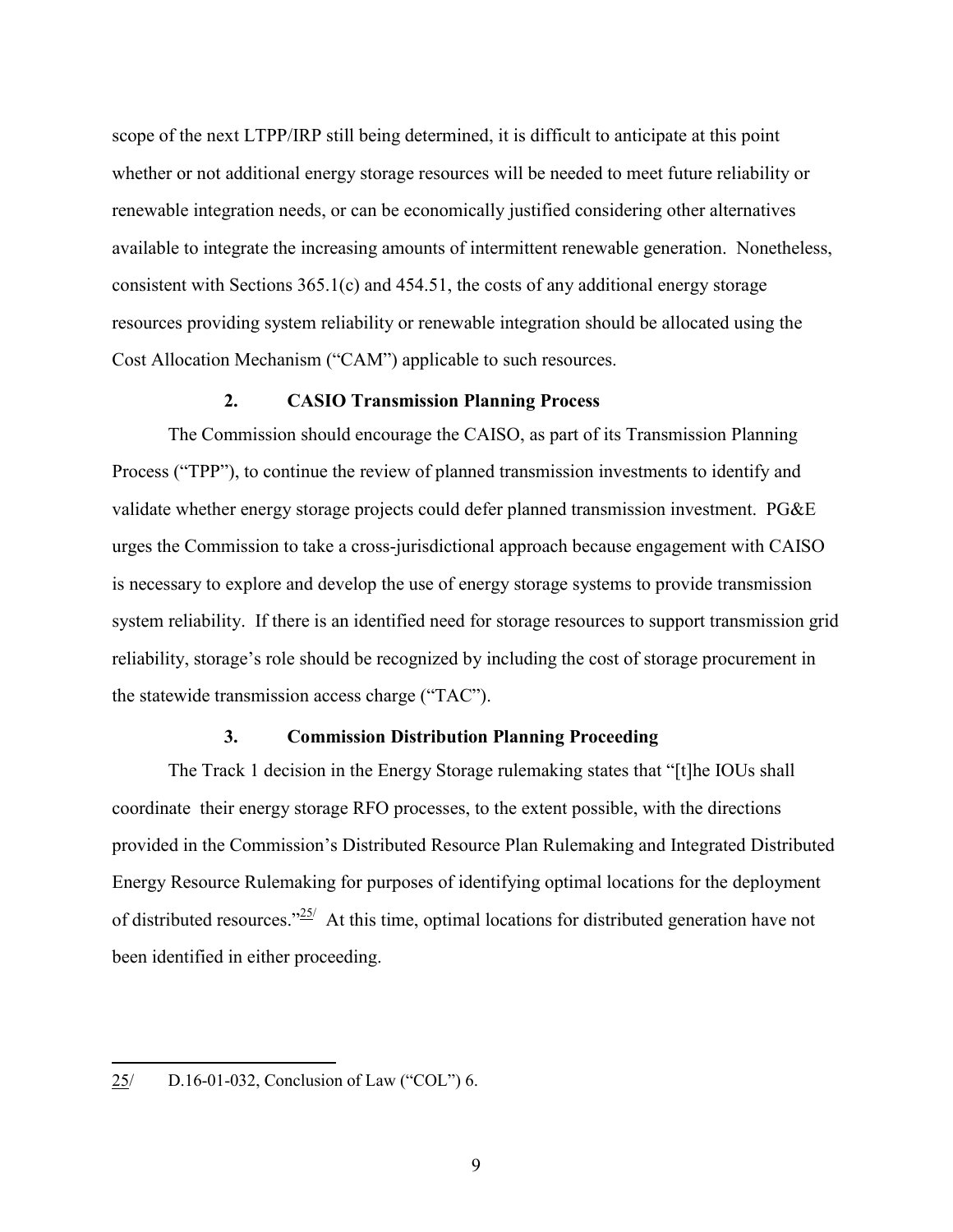# **D. PG&E's 2016 Energy Storage Procurement Activity**

The Energy Storage Decision requires PG&E to explain the types of storage resources it seeks and how they will be procured through its 2016 Storage Plan.  $26/$  PG&E intends to procure sufficient storage to meet its total 2016 storage procurement target through CPUC-approved means, such as:

- The competitive 2016 Energy Storage RFO to procure energy storage resources connected to the CAISO-controlled transmission system, the distribution grid, and BTM customer premises, which is the subject of this Application;
- CPUC-approved programs for customer-connected storage, which currently include the SGIP, $^{27/}$  Permanent Load Shifting ("PLS") program, $^{28/}$  pilot projects to be filed by PG&E during the 2016-2017 period, such as Demand Response ("DR") and Electric Vehicle ("EV") pilots where applicable,  $\frac{29}{2}$  the distributed generation/California Solar Initiative rulemaking, alternative-fueled vehicle rulemaking, and any future programs and pilots developed on an on-going basis. $\frac{30}{3}$
- Eligible energy storage projects that are developed under Commission-approved contracts arising from other Commission proceedings, such as the LTPP proceeding, the Renewables Portfolio Standard ("RPS") Program, and the Resource Adequacy ("RA") proceeding:  $\frac{31}{2}$
- Other CPUC-approved channels, such as the California Energy Commission's Public Interest Energy Research ("PIER") or the CPUC's Electric Program Investment Charge ("EPIC")-funded projects, under certain conditions.<sup>32/</sup>

Other than closing out its 2014 Energy Storage RFO, PG&E has no plans to procure

energy storage resources through competitive solicitations outside the 2016 Energy Storage RFO

at this time. However, PG&E could use alternative means to obtain valuable energy storage

28/ D.12-04-045; CPUC Resolution No. E-4586.

l

- 30/ D.13-10-040, COL 34.
- 31/ D.13-10-040, COL 11 and p. 33, "Projects Authorized in Other Commission Proceedings."
- 32/ D.13-10-040, COL 10 and p. 33, "Projects Funded From Third Parties."

<sup>26/</sup> D.13-10-040, Appendix A, p. 8.

<sup>27/</sup> Pub. Util. Code § 376.6; D.11-12-030.

<sup>29/</sup> D.13-10-040, p. 58.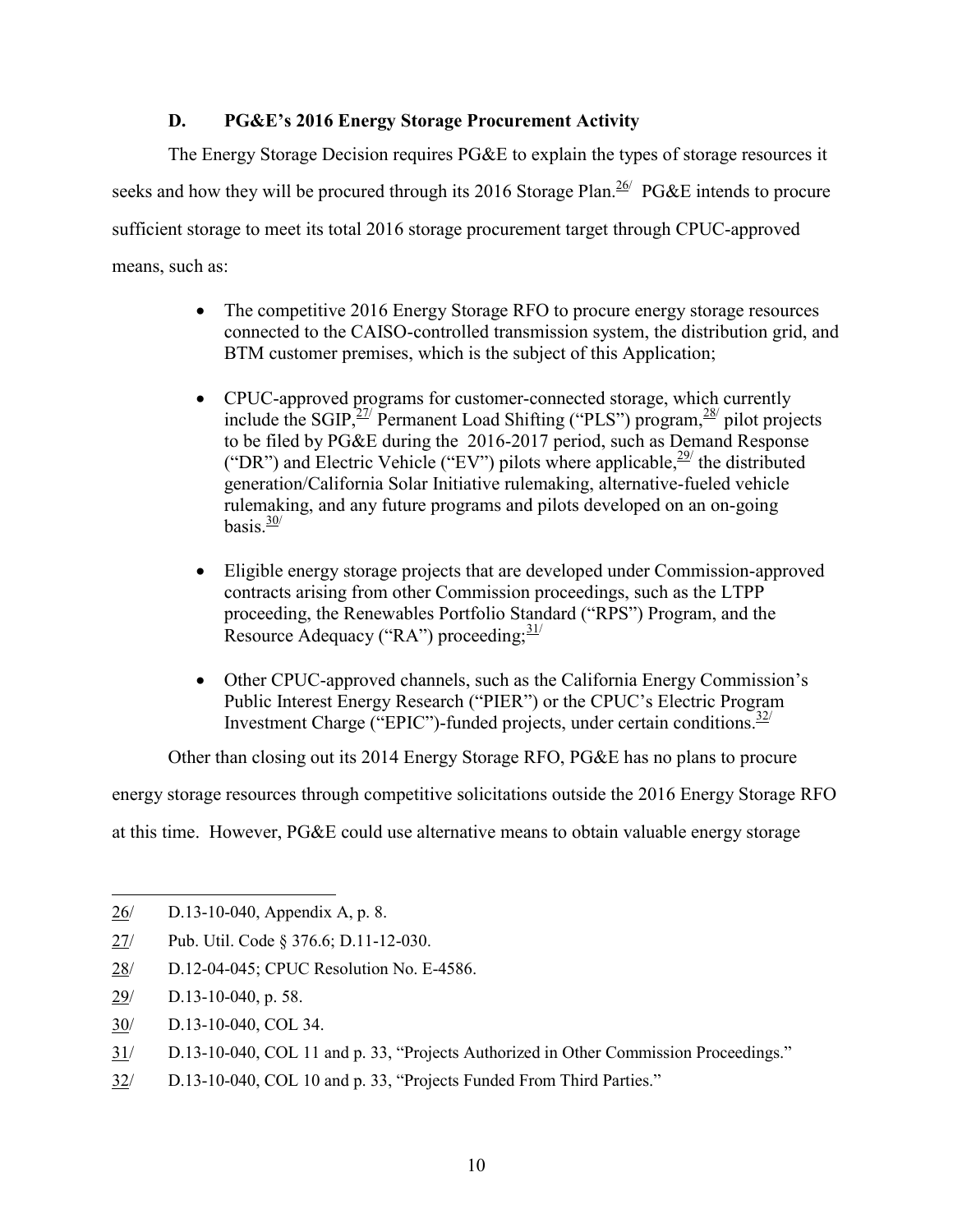benefits that were not offered into this RFO. Any project procured outside of the RFO process would be subject to Commission evaluation and approval on a case-by-case basis.<sup>33/</sup>

# **E. Energy Storage Procurement Through PG&E's 2016 Energy Storage RFO**

# **1. Type of Energy Storage to be Procured**

PG&E expects to acquire primarily T&D-connected storage through its 2016 Energy Storage RFO. It is also seeking submissions of customer-connected storage in response to the RFO. As in the 2014 Energy Storage RFO, PG&E describes the type of energy storage that it intends to procure in terms of the energy storage project's products and uses. PG&E has identified products and end uses for storage interconnected to the T&D grid and has mapped them to the Commission's guiding principles. PG&E will determine which products and uses are being offered by each project based on its evaluation of the project offer. This focus on energy storage products and uses is the basis for a technology - neutral evaluation process that allows for the unbiased consideration of all storage system designs that meet the Commission's storage principles.

| <b>CPUC Energy Storage Guiding</b><br><b>Principles</b> | <b>Energy Storage Products/Uses</b>            |
|---------------------------------------------------------|------------------------------------------------|
|                                                         | Black start capability                         |
|                                                         | System/Local Resource Adequacy                 |
| <b>Optimization of the Grid</b>                         | Frequency response (inertia)                   |
|                                                         | T&D capacity upgrade deferral                  |
|                                                         | T&D reliability upgrade deferral               |
|                                                         | <b>Frequency Regulation</b>                    |
|                                                         | Spinning/Non-Spinning Reserves                 |
|                                                         | <b>Flexible Ramping Product</b>                |
| <b>Integration of Renewable Energy</b>                  | Over-generation and curtailment support        |
|                                                         | Energy shifting                                |
|                                                         | Flexible Resource Adequacy                     |
|                                                         | Reduces intermittency of renewable resource    |
|                                                         | Energy shifting                                |
| <b>Reduction of Greenhouse Gas</b>                      | Over-generation and curtailment support        |
| <b>Emissions</b>                                        | Improves efficiency of a fossil-fired resource |

**Table 3: Energy Storage Products / Uses Linked to Energy Storage Principles**

 $\overline{\phantom{a}}$ 33/ D.13-10-040 Decision, p. 52.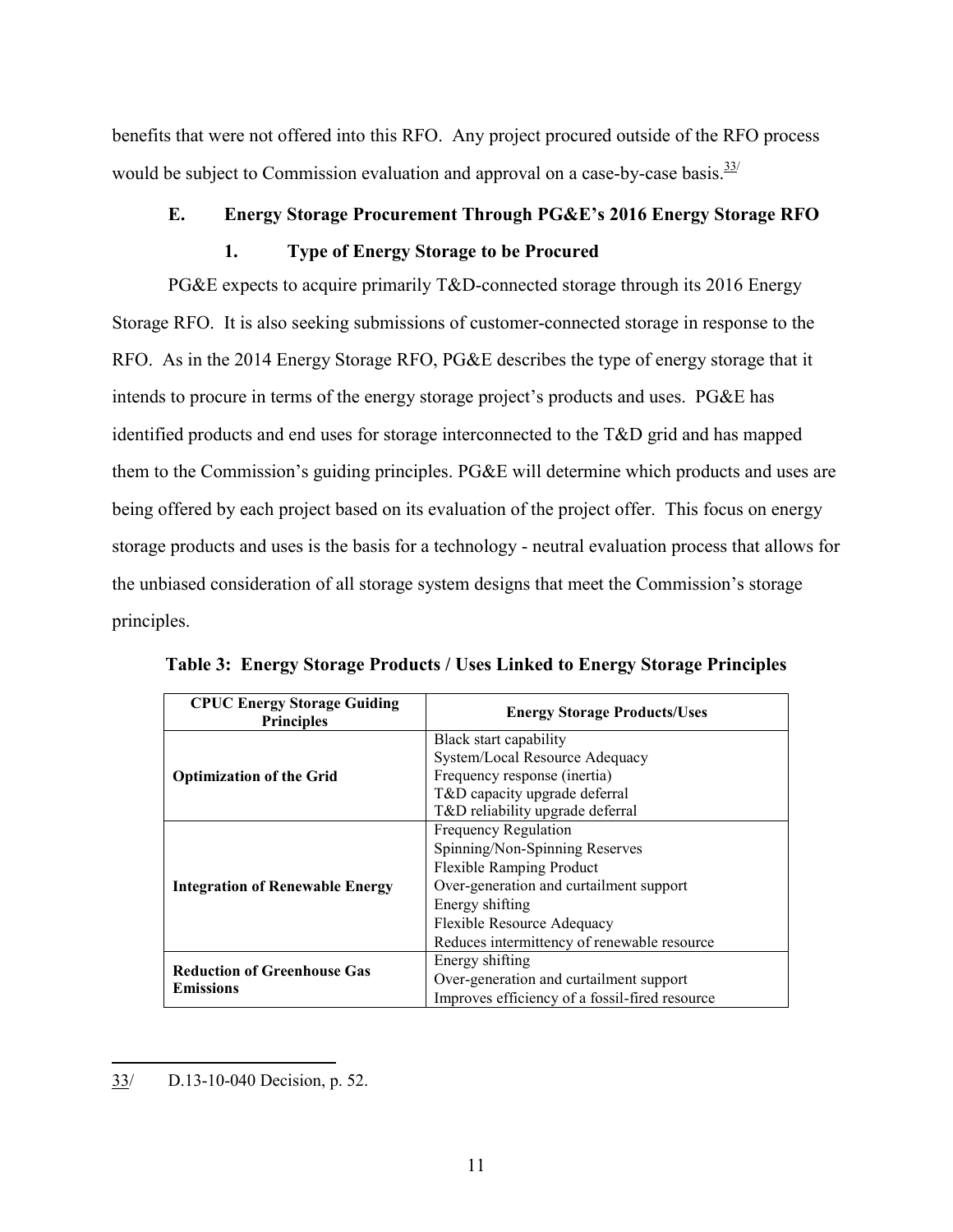In these early years of the Energy Storage Program, PG&E will focus on achieving project diversity in terms of technology, term, size, configurations and operational characteristics, in the agreements it executes. This should also result in the most cost-effective procurement consistent with the Commission's intent. PG&E provides a detailed discussion of the products being sought through the 2016 Energy Storage RFO in Testimony Chapter 3.

#### **2. Operational Requirements**

Each shortlisted participant must meet the operational requirements for one or more of the energy storage products in Table 3. The operational requirements for a storage project will vary by its regulatory function, but will depend on the specific products and uses offered by the project. Under this technology-neutral approach, PG&E will consider procuring storage systems capable of meeting operational requirements that satisfy the Commission's guiding principles.

Generally speaking, PG&E will require an energy storage project participating in the CAISO market to meet the operational requirements required to provide the CAISO products related to the project's products and uses. Due to the emerging nature of certain CAISO products, modification of PG&E's transactional documents may be required to reflect the final version of CAISO's requirements. PG&E may also have additional project-specific operational requirements beyond those specified by CAISO; for example, storage projects providing the regulatory function of T&D reliability must meet the operational requirements needed to provide reliability on PG&E's system. Customer-sited storage will need to conform to the same operational requirements as T&D domain resources. PG&E's 2016 Energy Storage RFO documents will be updated with information as it becomes available. Additional information about operational requirements is provided in Testimony Chapter 4.

#### **3. Energy Storage Offers**

Energy storage resources procured through the 2016 Energy Storage RFO generally function primarily as either wholesale market resources or T&D reliability assets. Energy storage wholesale market resources may be owned by third parties, but energy storage T&D reliability assets must be owned by PG&E. Third parties may develop and transfer resources to

12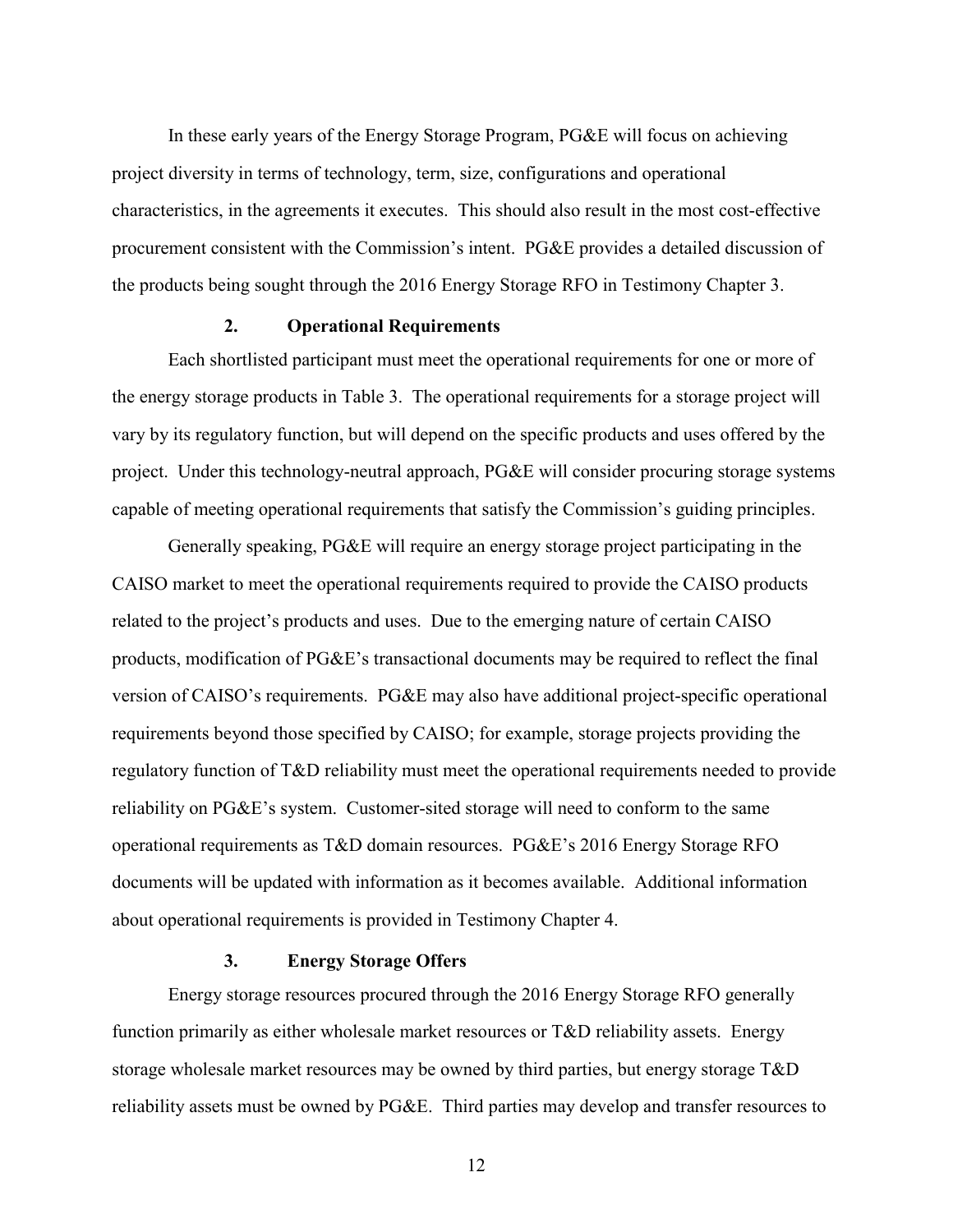PG&E under a turnkey PSA. Table 4 below describes the broad categories of eligible offers in terms of products, domain, facility owner, and agreement covered by Appendix A to this Application. Term Sheets noted in the table could be replaced by pro forma contracts before PG&E issues its 2016 Energy Storage RFO.

| <b>Offered Service</b>               | Domain             | Owner               | <b>Agreement Type</b>                                                                                                                                                                                                                                                                                                                                                                                                    |
|--------------------------------------|--------------------|---------------------|--------------------------------------------------------------------------------------------------------------------------------------------------------------------------------------------------------------------------------------------------------------------------------------------------------------------------------------------------------------------------------------------------------------------------|
| RA Only                              | T&D                | 3d Party            | PG&E will consider Offers for Resource<br>Adequacy-Only ("RA Only") products, provided<br>the capacity comes from an eligible Energy<br>Storage resource. Appendix F1.                                                                                                                                                                                                                                                   |
| RA Plus Energy Settlement            | T&D                | 3d Party            | PG&E will consider Offers for Capacity Storage<br>Agreements ("CSAs") from the Project, which<br>includes an energy settlement component, from an<br>eligible Energy Storage resource. Appendix F2.                                                                                                                                                                                                                      |
| Behind the Meter Capacity<br>Product | Customer           | 3d Party or<br>PGEE | Participants would be a Demand Response<br>Provider ("DRP") or similar provider to participate<br>in the CAISO markets, and deliver Product from<br>the Project to PG&E. Participant would sell all<br>capacity attribute attributes to PG&E, Participant<br>acts as the scheduling coordinator ("SC") and<br>controls all CAISO dispatch, and the Agreement<br>includes an energy settlement component.<br>Appendix F3. |
| Reliability and Capacity             | T&D or<br>Customer | PG&E                | Energy Storage for reliability and capacity needs.<br>These Projects would enable PG&E to defer<br>otherwise planned investments. PG&E will<br>identify reliability and capacity Projects that would<br>enable PG&E to defer otherwise planned<br>investments. Appendix F 4.                                                                                                                                             |
| Storage connected to PV              | T&D                | PG&E                | Energy Storage at PG&E owned photovoltaic (PV)<br>generation sites. This Project would be constructed<br>on one of three identified PG&E-owned PV Sites<br>and must be capable of being connected to the PV<br>system at the switchgear location. This Project<br>would not result in increased generation from the<br>PV site. Appendix F 5.                                                                            |
| <b>CAISO Market Participant</b>      | T&D                | PG&E                | Stand-alone projects. This Project would be a<br>stand-alone Project anywhere in PG&E's service<br>territory that would act as a CAISO wholesale<br>market resource. Appendix F6.                                                                                                                                                                                                                                        |

**Table 4: Energy Storage Offers Solicited in the 2016 Energy Storage RFO**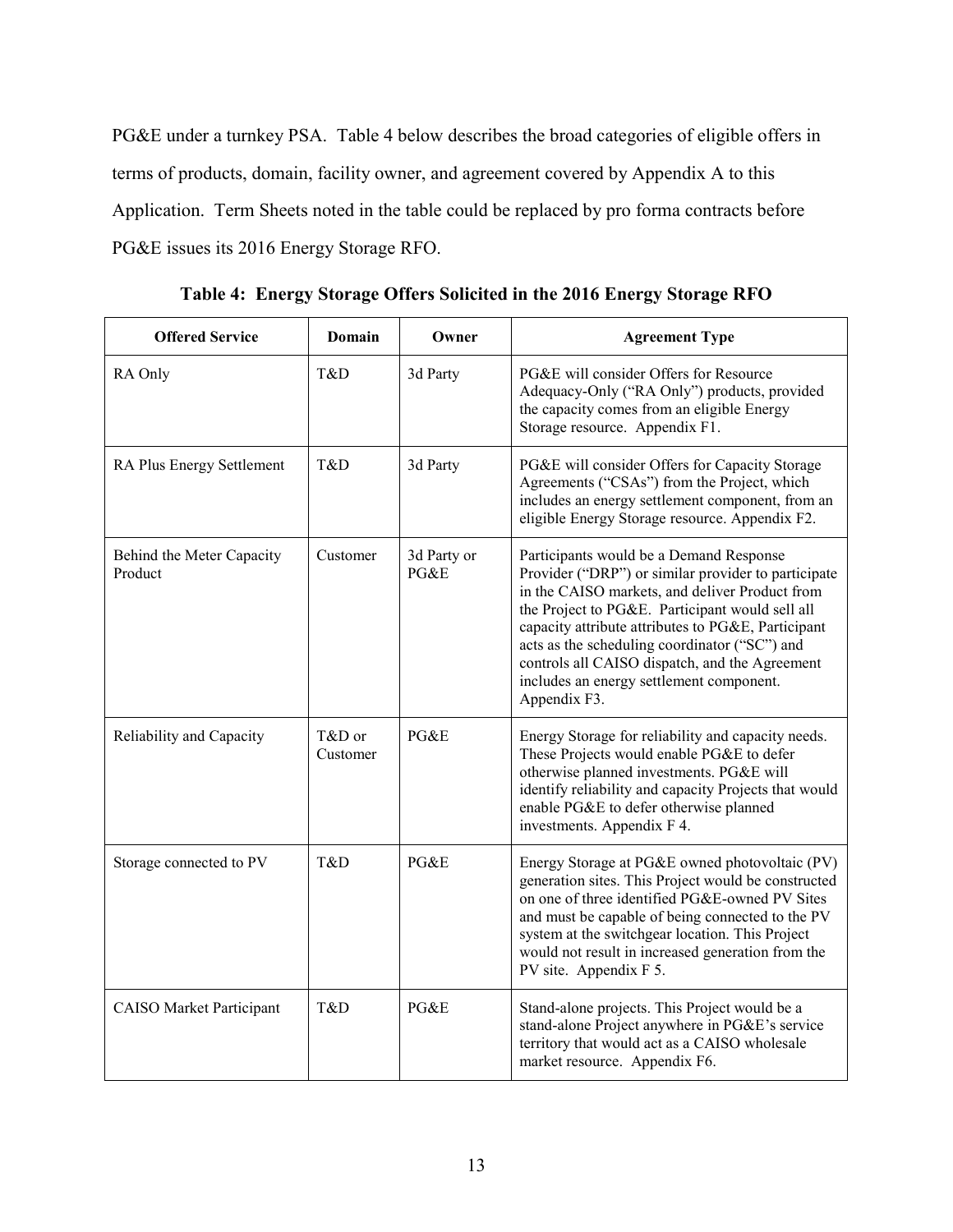A more detailed description of the storage resources that PG&E expects to procure through the 2016 Energy Storage RFO is provided in Testimony Chapter 3. Additional information is available in the commercial document for each agreement type that is included in Appendix A to the Application, although the commercial documents are subject to revision by PG&E while the Application is under review. PG&E intends to supplement its Storage Protocol and provide additional commercial documentation to potential bidders before December 1, 2016. However, depending on counterparty responses to the 2016 Energy Storage RFO, the final versions of PG&E's energy storage pro-forma documents may differ, perhaps substantially, from the attached documents.

#### **4. PG&E's 2016 Energy Storage RFO Process**

The Storage Protocol being filed as Appendix A to this Application describes how PG&E intends to procure resources through its 2016 Energy Storage RFO. PG&E intends to initiate its Energy Storage RFO by issuing its Storage Protocol on December 1, 2016, hold the Energy Storage RFO Participant's Webinar in December, hold a Webinar to review the Offer Form with Participants, and receive offers by January 31, 2017.<sup>34/</sup> PG&E should notify selected Participants of their eligibility for shortlist negotiations by April 14, 2017 and execute contracts during the third quarter of 2017. Each executed agreement will be contingent upon final and non-appealable CPUC approval, as defined in the agreement. PG&E plans to submit executed contracts for Commission approval no later than December 1, 2017.

PG&E intends to engage an independent evaluator ("IE") approved by the Energy Division to oversee PG&E's 2016 Energy Storage RFO soon after this Application is approved. The IE will assess the competiveness and integrity of PG&E's solicitation and prepare a postsolicitation report for submission along with PG&E's request for approval of its selected energy

<sup>34/</sup> Except for dates determined by the CPUC, PG&E's 2016 Energy Storage RFO process dates are approximate and are subject to change as PG&E proceeds through the RFO.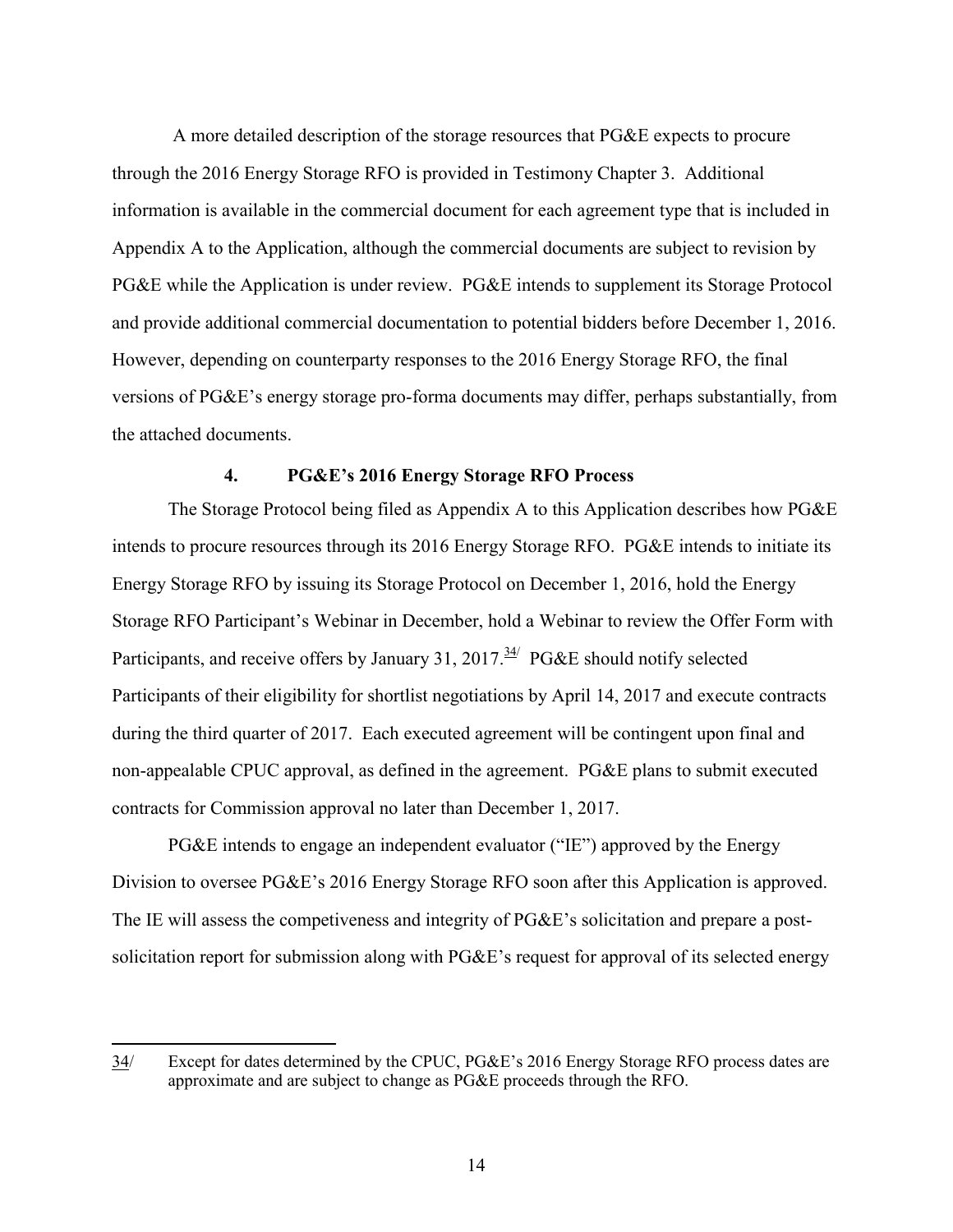storage projects. PG&E will inform its Procurement Review Group ("PRG") of its 2016 Energy Storage RFO activities at key points in the energy storage procurement process.

The Energy Storage Decision authorizes the IOUs to request approval for deferment within three months after receipt of offers in response to its Energy Storage RFO.<sup>35/</sup> PG&E sought and received permission postpone the deadline for making such a request, if any, until it filed its contracts resulting from the 2014 Energy Storage RFO for Commission Approval. $36/$ However, the Commission extended the term from three months to "no later than one year from the date of the first solicitation," which appears to limit the Commission's extension to one-time only.<sup>37/</sup> The reasons for the deferral, i.e., that three months is not enough time for PG&E to determine which offers will provide reasonable value, terms and conditions, and viability, are as valid today as they were for the 2014 Energy Storage RFO. PG&E expects that the size and scope of the response to its 2016 solicitation will likewise require additional time to fully evaluate the offers before determining the need for a deferral. The Commission should also extend the deadline for any deferral request to the date of RFO contract submission for the 2016 Energy Storage RFO.

#### **F. Evaluation Methodology**

PG&E submits its evaluation methodology for review as required by the Energy Storage Decision.<sup>38/</sup> PG&E's methodology for evaluating offers and agreements resulting from the 2016 Energy Storage RFO is described in Chapter 5 of the Prepared Testimony.

The evaluation methodology for PG&E's 2016 Energy Storage RFO is substantially the same as that used in PG&E's 2014 Energy Storage RFO. Each proposal will be evaluated in terms of its ability to provide the products or uses that meet the Commission's principles for

<sup>35/</sup> D.13-10-040, Appendix A, "e) Deferment of Procurement Targets,." p. 10.

<sup>36/</sup> D.14-10-035.

<sup>37/</sup> Ibid, O.P. 1.10).

<sup>38/</sup> D.13-10-040, Appendix A, p. 9.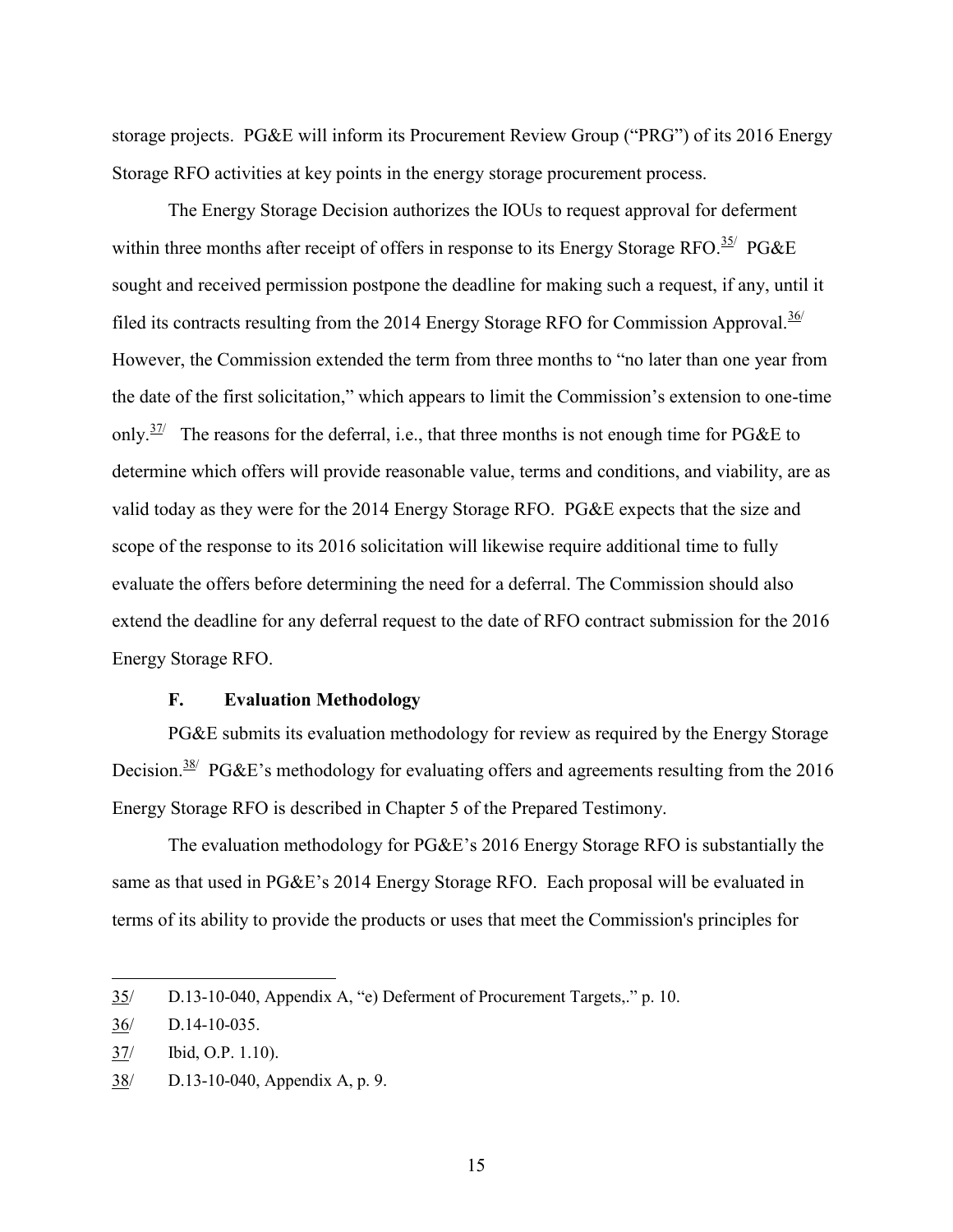energy storage. PG&E's evaluation process applies the principles of its Least Cost Best Fit methodology, using quantitative and qualitative criteria based on information contained in the offer forms received through the RFO. The same evaluation methodology will apply to T&Dconnected and Customer-connected storage.

PG&E's evaluation of offers for T&D-connected storage will cover three functions: (1) Generation/Market; (2) Transmission Reliability; and (3) Distribution Reliability. PG&E's evaluation of these functions will include quantitative and qualitative criteria. The quantitative criteria include Net Market Value ("NMV") and Portfolio Adjusted Value ("PAV"). The qualitative criteria include project viability, safety, credit, supplier diversity, contract terms and conditions, contract length and online date, counterparty concentration and technology diversity.

The Consistent Evaluation Protocol ("CEP"), as prepared jointly by the three IOUs, is included in Testimony Chapter 5. The CEP was not intended to determine the results of the 2016 Energy Storage RFO process and is not a replacement for the PG&E's individual, proprietary, evaluation protocols.<sup>39/</sup> It is, however, included as a benchmarking tool to enable a comparison of the IOU's evaluation mechanisms.

#### **G. Cost Recovery of Storage Procurement**

The Energy Storage Decision allows PG&E to request cost recovery authorization for procurement under the 2016 Energy Storage Plan. $\frac{40}{ }$  In the 2014 RFO Decision, the Commission determined that IOUs shall recover the cost of energy storage resource procured through their Energy Storage RFO through existing rate recovery mechanisms that correspond to the regulatory function being performed by the storage facility. $41/$  The IOUs are authorized to use the Power Charge Indifference Adjustment ("PCIA") to recover potential above-market stranded costs associated with departing load for market/bundled service energy storage projects for the

<sup>39/</sup> D.16-01-032, Finding of Fact ("FOF") 8 and COL 13.

<sup>40/</sup> D.13-10-040, Appendix A, p.10.

<sup>41/</sup> D.14-10-045, FOF 21.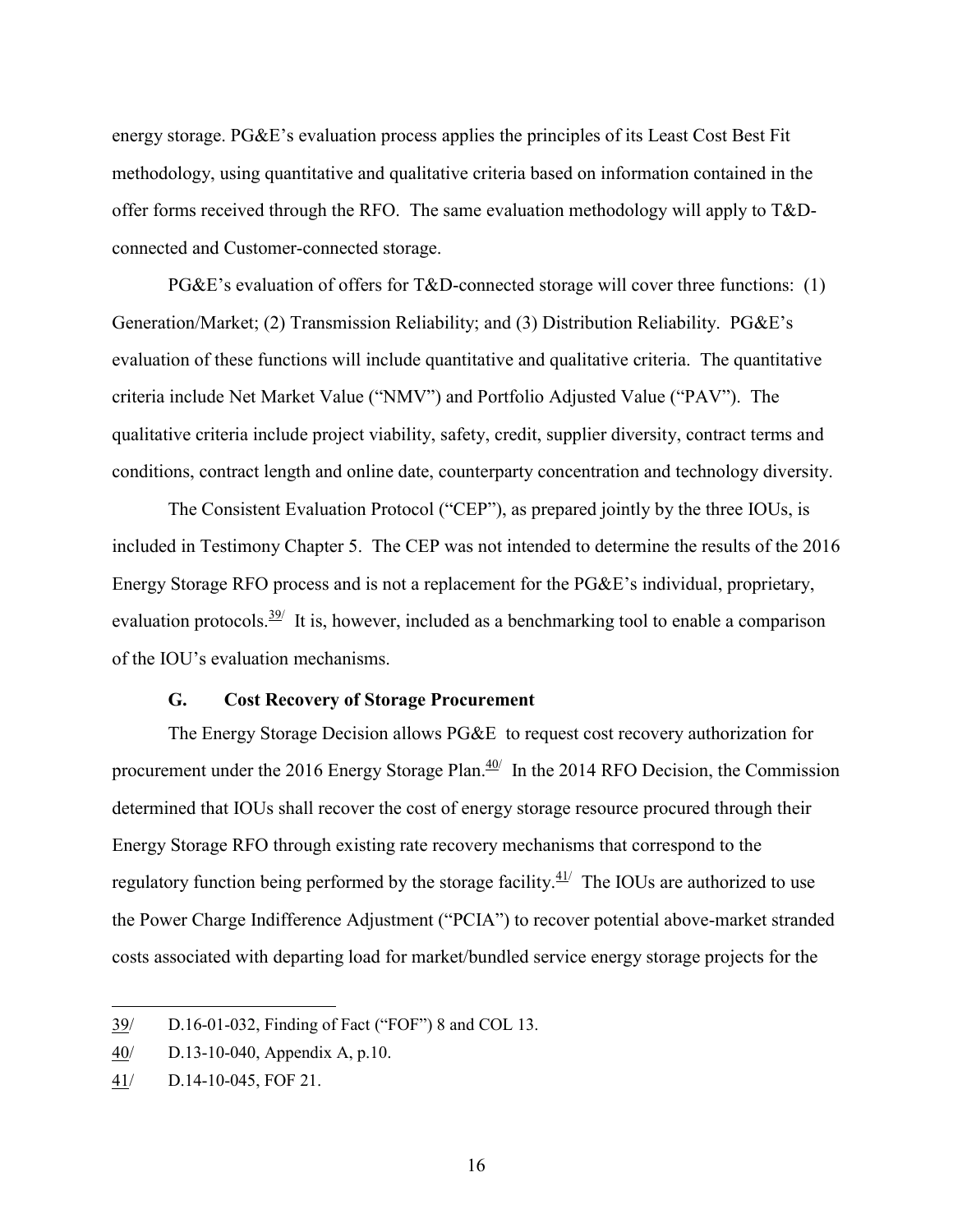2016-2018 solicitation.<sup> $42/$ </sup> PG&E intends to rely on these decisions in any application it may file for approval and rate recovery of energy storage contracts resulting from the 2016 Energy Storage RFO.

Resource scenarios suggest that the market-participating energy storage procured through this solicitation is likely to provide cost-effective integration of renewable energy. Section 454.51 subsection (a) requires the Commission to identify such resources, and subsection (c) directs the Commission to "ensure that the net costs of any incremental renewable energy integration costs procured by an electrical corporation to satisfy the need" to ensure reliability and integrate renewable energy in a cost effective manner "are allocated on a fully nonbypassable basis consistent with treatment of costs identified in … Section 365.1." Section 365.1 provides that the net capacity costs of generation resources needed to meet system or local area reliability needs for the benefit of all customers will be collected on a non-bypassable basis. This is accomplished through the CAM. Thus, contracts resulting from the 2016 Energy Storage RFO may be eligible for CAM treatment.

## **III. PROPOSED SCHEDULE FOR APPLICATION APPROVAL**

PG&E respectfully requests that the Commission approve this Application as soon as practicable, but no later than September 15, 2016. This date is reasonable, given the limited scope of this Application, stakeholder familiarity with the Energy Storage RFO process, consideration of the time that may be needed for PG&E to conform its RFO materials to the Commission's decision, and the benefit of circulating the RFO materials to the public prior to formal issuance of the 2016 Energy Storage RFO on December 1, 2016.

<sup>42/</sup> D.16-01-032, COL 19.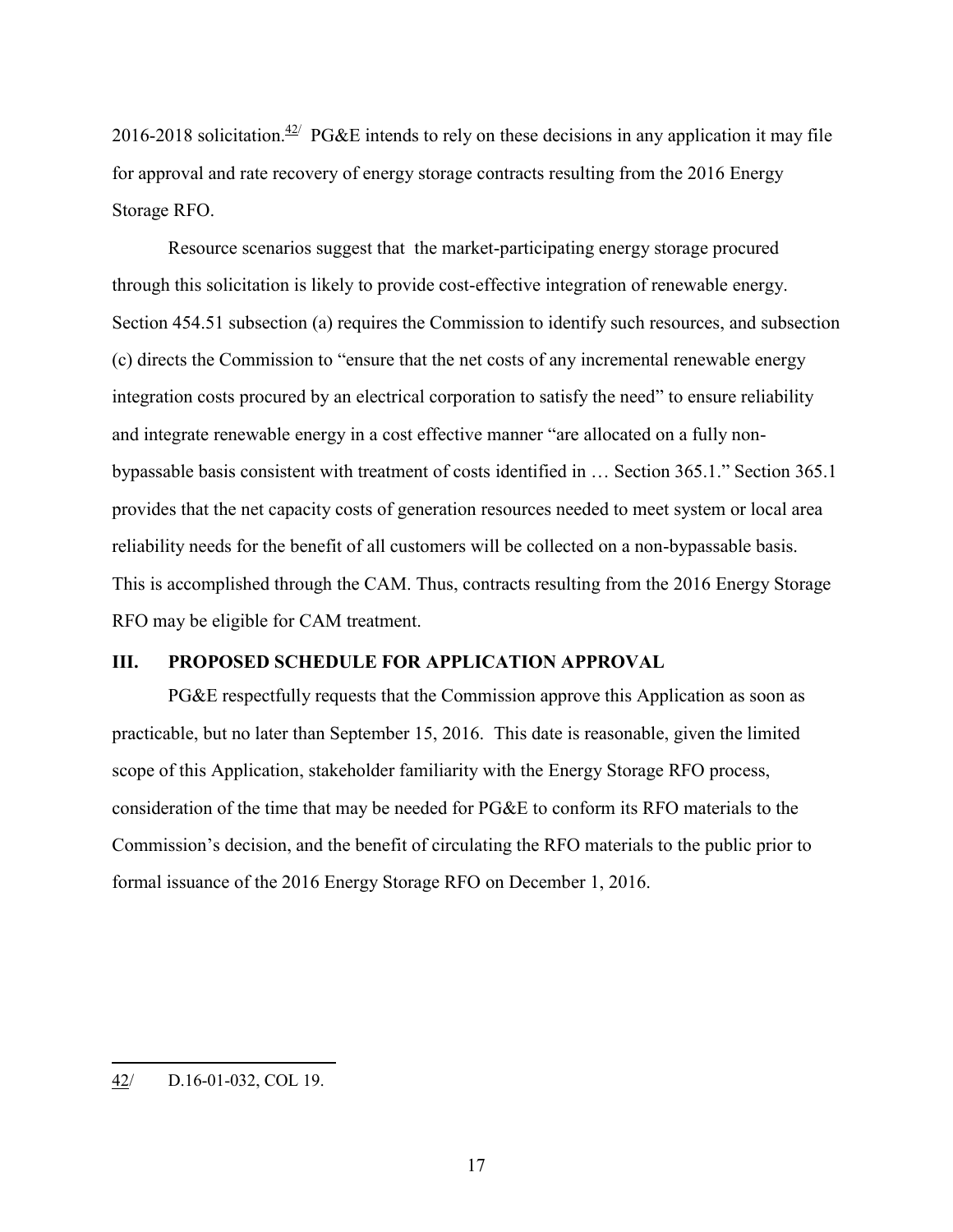| <b>Activity</b>                      | Date                                                     |
|--------------------------------------|----------------------------------------------------------|
| <b>Application Filed</b>             | March 1, 2016                                            |
| <b>Application Noticed</b>           | March 2, 2016                                            |
| Responses Filed                      | April 4, 2016 (next business day<br>after April 2, 2016) |
| PG&E's Reply to Responses            | April 14, 2016                                           |
| Pre-Hearing Conference               | April 29, 2016                                           |
| Scoping Memo                         | May 13, 2016                                             |
| <b>Evidentiary Hearing</b>           | None                                                     |
| <b>Concurrent Opening Briefs Due</b> | May 27, 2016                                             |
| Concurrent Reply Briefs Due          | June 10, 2016                                            |
| ALJ Proposed Decision Issued         | August 15, 2016                                          |
| <b>Commission Vote</b>               | September $15, 2016$                                     |

**Table 5: Proposed Schedule**

#### **IV. COMPLIANCE WITH THE COMMISSION'S RULES OF PRACTICE AND PROCEDURE**

#### **A. Contents of Application (Rule 2.1)**

#### **1. Requested Relief**

PG&E requests that the Commission approve as reasonable PG&E's 2016 Energy Storage Plan and grant the relief requested in Section V, below, as soon as practicable, but in any event no later than September 15, 2016. PG&E is not seeking up-front approval of any of the procurement described in this Application at this time.

#### **2. Statutory Authority**

This request for authorization to implement PG&E's 2016-2017 Energy Storage Plan is made pursuant to Sections 2835-2839, which establishes requirements for Energy Storage Systems. In particular, Section 2836(a) (2) requires the Commission to adopt appropriate targets, if any, for each load-serving entity to procure viable and cost-effective energy storage systems to be achieved by December 31, 2015, and December 31, 2020. Relief should be granted pursuant to Section 701 which confers plenary authority on the Commission to regulate every public utility within California.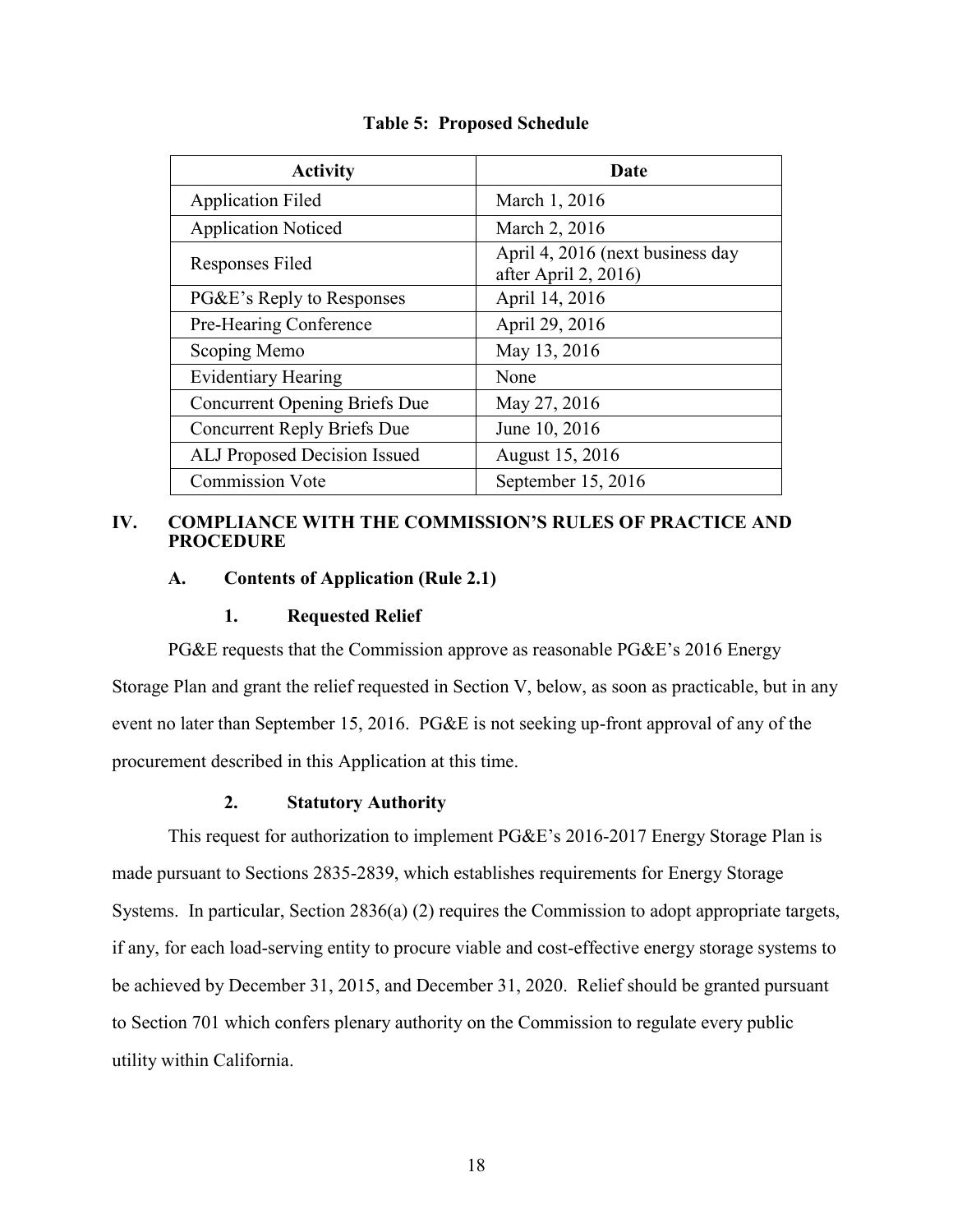## **3. Legal Name and Principal Place of Business**

The Applicant's legal name is Pacific Gas and Electric Company. PG&E's principal place of business is 77 Beale Street, B30A, San Francisco, California. Its post office address is P.O. Box 7442, San Francisco, California, 94120-7422. PG&E is a corporation organized under the laws of the State of California.

## **4. Correspondence and Communication Regarding This Application**

Correspondence regarding this Application should be directed to the following PG&E

representatives in this matter:

Wade A. Greenacre Energy Supply Proceedings Pacific Gas and Electric Company P.O. Box 770000 San Francisco, CA 94177-0001 Telephone: (415) 973-8098<br>Facsimile: (415) 973-3574 Facsimile:  $(415)$  973-3574<br>E-Mail: WAG9@pge.co  $WAG9@pge.com$ 

Evelyn C. Lee Law Department Pacific Gas and Electric Company P.O. Box 7442 San Francisco, CA 94120-7442 Telephone: (415) 973-2786<br>Facsimile: (415) 973-5520 Facsimile:  $(415)$  973-5520<br>E-Mail: ECL8@pge.com  $\text{ECL8}(a)$ pge.com

## **5. Category of the Proceeding**

The Application should be categorized as a rate-setting proceeding.

## **6. Need for Hearing**

There is no need for an evidentiary hearing. The Commission should approve the

Application without hearings, based on the information presented by PG&E in this Application

and the Testimony that PG&E has served on the service list.

## **7. Issues To Be Considered, Including Relevant Safety Considerations**

The Commission should address the following issues in this proceeding:

- Whether PG&E has complied with D.13-10-040, Ordering Paragraph 4;
- Whether PG&E should be authorized to issue the 2016 Energy Storage RFO described in this Application on December 1, 2016;
- Whether PG&E has correctly counted its existing eligible energy storage credits toward its 2016 energy storage procurement target in the "updated table" required by  $D.13-10-040$ , Appendix A, at p.7;
- Whether the safety requirements in PG&E's 2016 Energy Storage RFO Protocol for a project's RFO participation, evaluation methodology for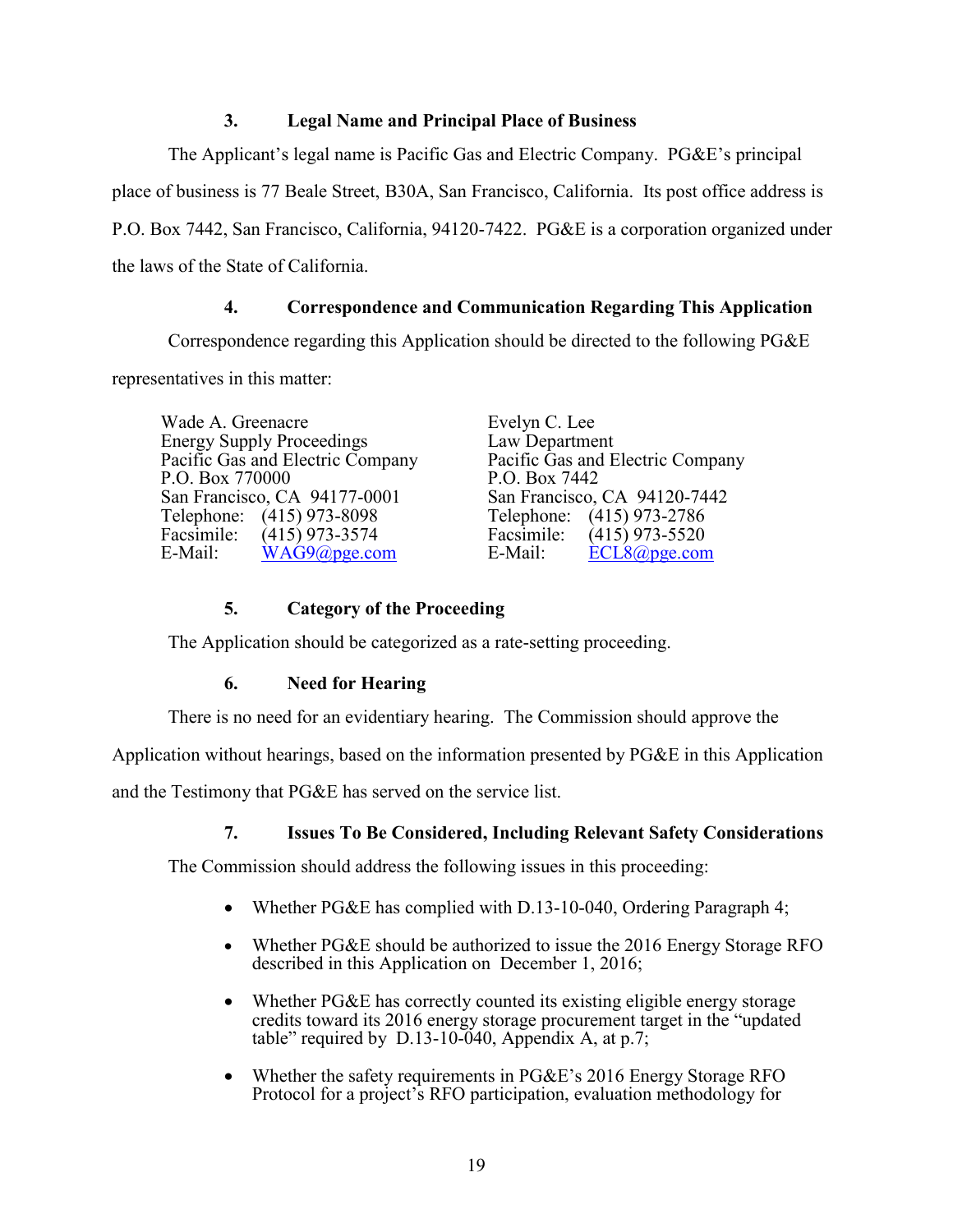shortlisting, and terms and conditions for the provision of energy storage services are reasonable;

- Whether PG&E should recover its 2016 Energy Storage RFO procurement costs through existing ratemaking mechanisms, recover the above market costs of this procurement attributed to departing load through the PCIA, consistent with the cost recovery for PG&E's 2014 Energy Storage RFO in D.14-10-045 and recover net costs through CAM pursuant to Section 454.51; and
- Whether the deadline for PG&E to request deferment of storage targets should be postponed until PG&E files its application for approval of its 2016 Energy Storage RFO procurement, as was provided for PG&E's 2014 Energy Storage RFO.

#### **B. Organization and Qualification to Transact Business (Rule 2.2)**

PG&E is, and since October 10, 1905 has been, an operating public utility corporation organized under California law. It is engaged principally in the business of furnishing electric and gas services in California. A certified copy of PG&E's Restated Articles of Incorporation, effective April 12, 2004, is on record before the Commission in connection with PG&E's Application 04-05-005, filed with the Commission on May 3, 2004. These articles are incorporated herein by reference pursuant to Rule 2.2 of the Commission's Rules.

#### **C. Authority to Increase Rates (Rule 3.2)**

PG&E does not seek authority to increase or otherwise modify its electric rates in this Application. This Application only requests the Commission to approve PG&E's 2016 Energy Storage Plan by deciding the issues listed in Section IV.A.7, above, in PG&E's favor. It does not seek Commission review and approval of any procurement transaction. Specific energy storage transactions will be submitted for subsequent Commission approval either through PG&E's General Rate Case or through a separate application. Any rate impact from the proposed procurement and PG&E's authority to increase rates will be determined in those subsequent proceedings.

#### **V. REQUESTED RELIEF**

PG&E respectfully requests the Commission to issue an order that:

1. Finds that PG&E has complied with D.13-10-040, Ordering Paragraph 4;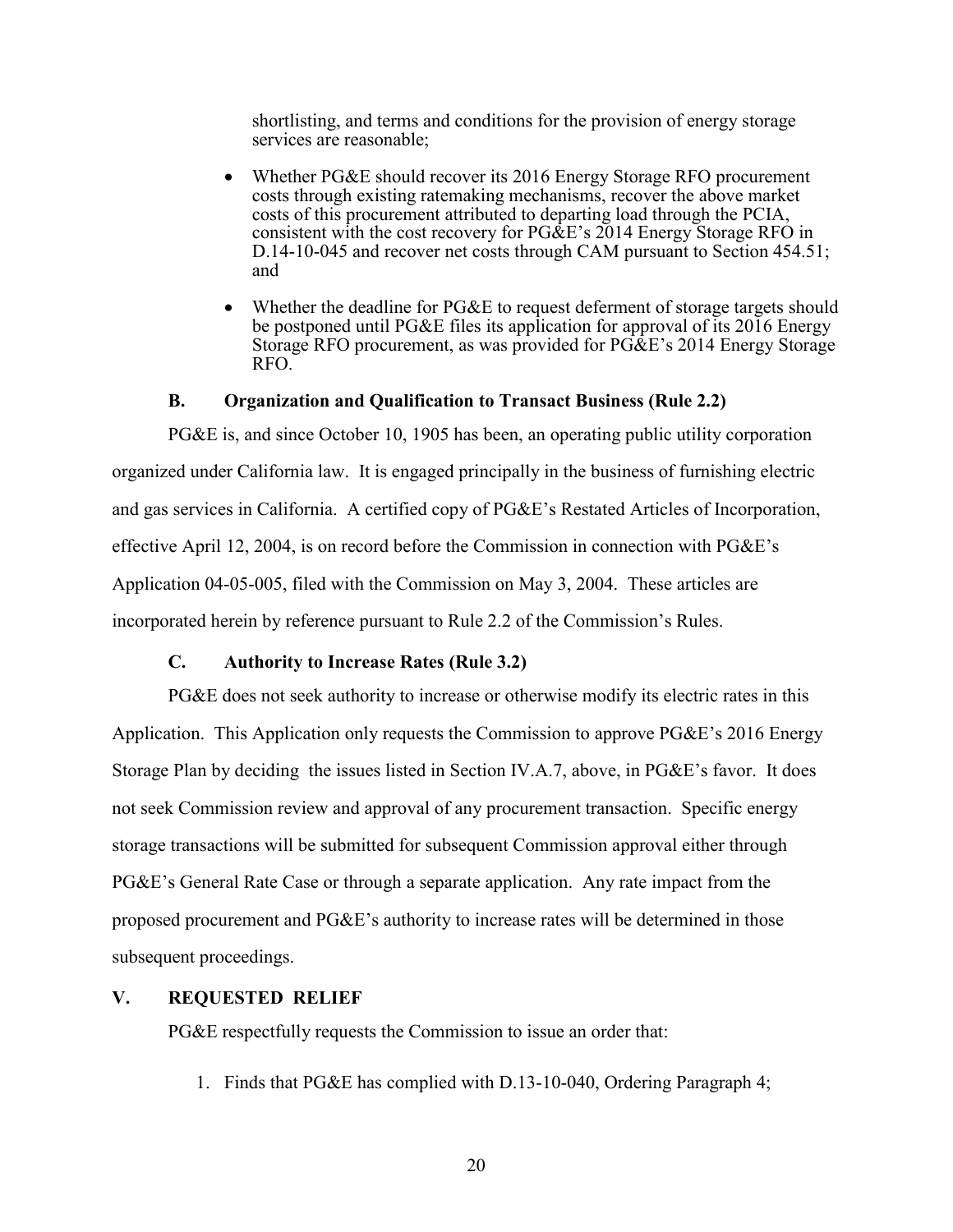- 2. Authorizes PG&E to issue its 2016 Energy Storage RFO as described in this Application on December 1, 2016;
- 3. Finds that PG&E has correctly counted its existing eligible energy storage credits;
- 4. Finds that PG&E's safety criteria for a project's participation in the 2016 Energy Storage RFO, shortlisting, and provision of energy storage services are reasonable;
- 5. Postpones the deadline for PG&E to request deferment of storage targets until PG&E files its application for approval of its 2016 Energy Storage RFO procurement;
- 6. Authorizes PG&E to recover its 2016 Energy Storage RFO procurement costs through existing ratemaking mechanisms and to recover the above market costs of procurement attributed to departing load through the PCIA, consistent with the cost recovery determinations for PG&E's 2014 Energy Storage RFO in D.14-10- 045 and recover net costs through CAM pursuant to Section 454.51; and
- 7. Grants PG&E such other relief as the Commission finds to be just and reasonable.

Respectfully submitted,

ROY M. KUGA

EVELYN C. LEE MARK R. HUFFMAN

By: */s/Roy M. Kuga* ROY M. KUGA

Vice President, Energy Supply Management Pacific Gas and Electric Company 77 Beale Street, B10B San Francisco, CA 94105 Telephone: (415) 973-3806 Facsimile: (415) 973-1859 E-Mail: RMK4@pge.com

PACIFIC GAS AND ELECTRIC COMPANY

By: */s/Evelyn C. Lee* EVELYN C. LEE

Law Department Pacific Gas and Electric Company 77 Beale Street, B30A San Francisco, CA 94105 Telephone: (415) 973-2786 Facsimile: (415) 973-5520 E-Mail: ECL8@pge.com

Attorneys for PACIFIC GAS AND ELECTRIC COMPANY

Dated: March 1, 2016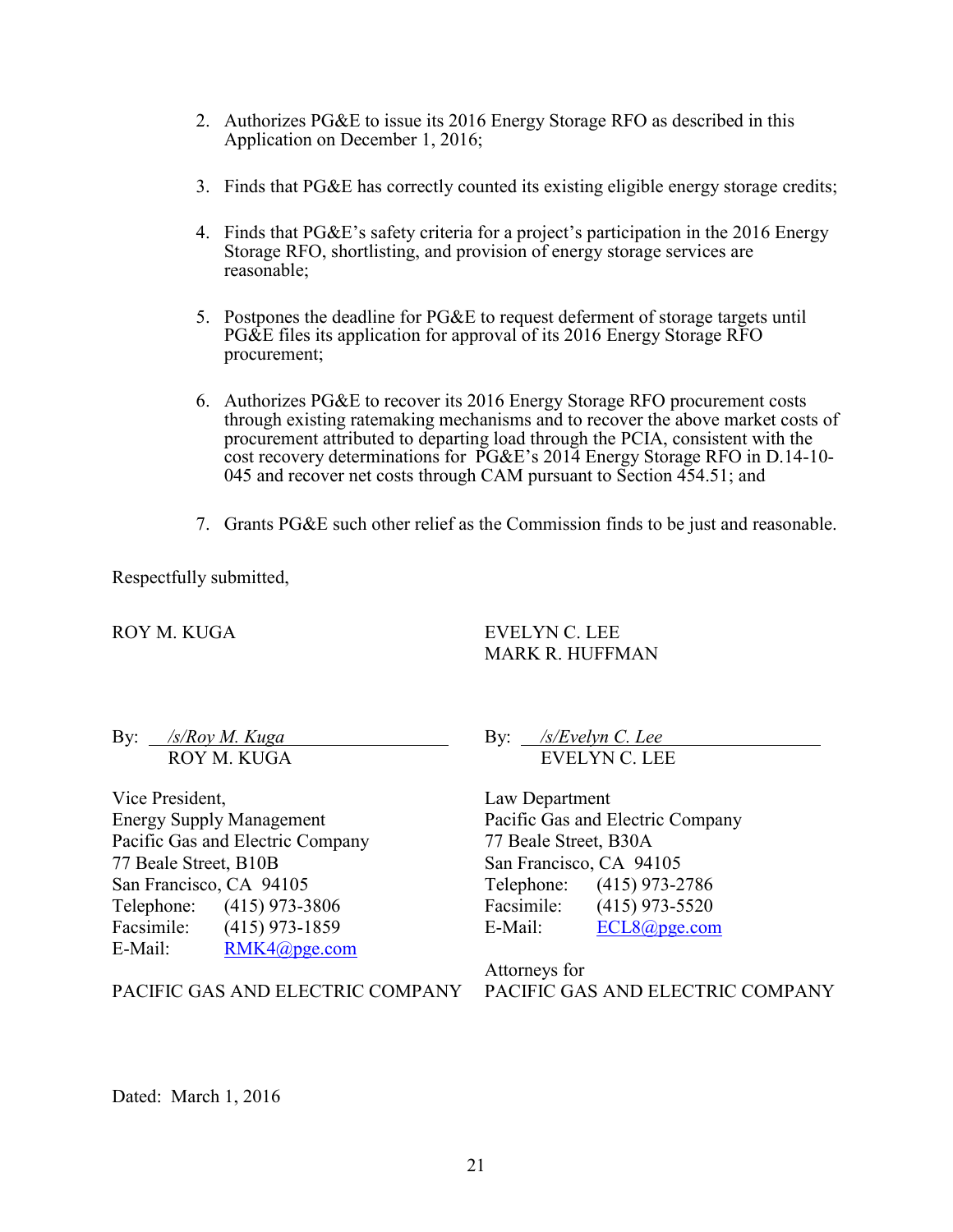#### **VERIFICATION**

I, the undersigned, say:

I am an officer of Pacific Gas And Electric Company, a corporation and am authorized to make this verification for and on behalf of said corporation, and I make this verification for that reason, I have read the foregoing Application and am informed and believe that the matters contained therein are true and on that ground I allege that the matters stated here are true.

I declare under penalty of perjury that the foregoing is true and correct.

Executed at San Francisco, California, the  $29<sup>th</sup>$  day of February, 2016.

*/s/Roy M. Kuga* Roy M. Kuga Vice President, Energy Supply Management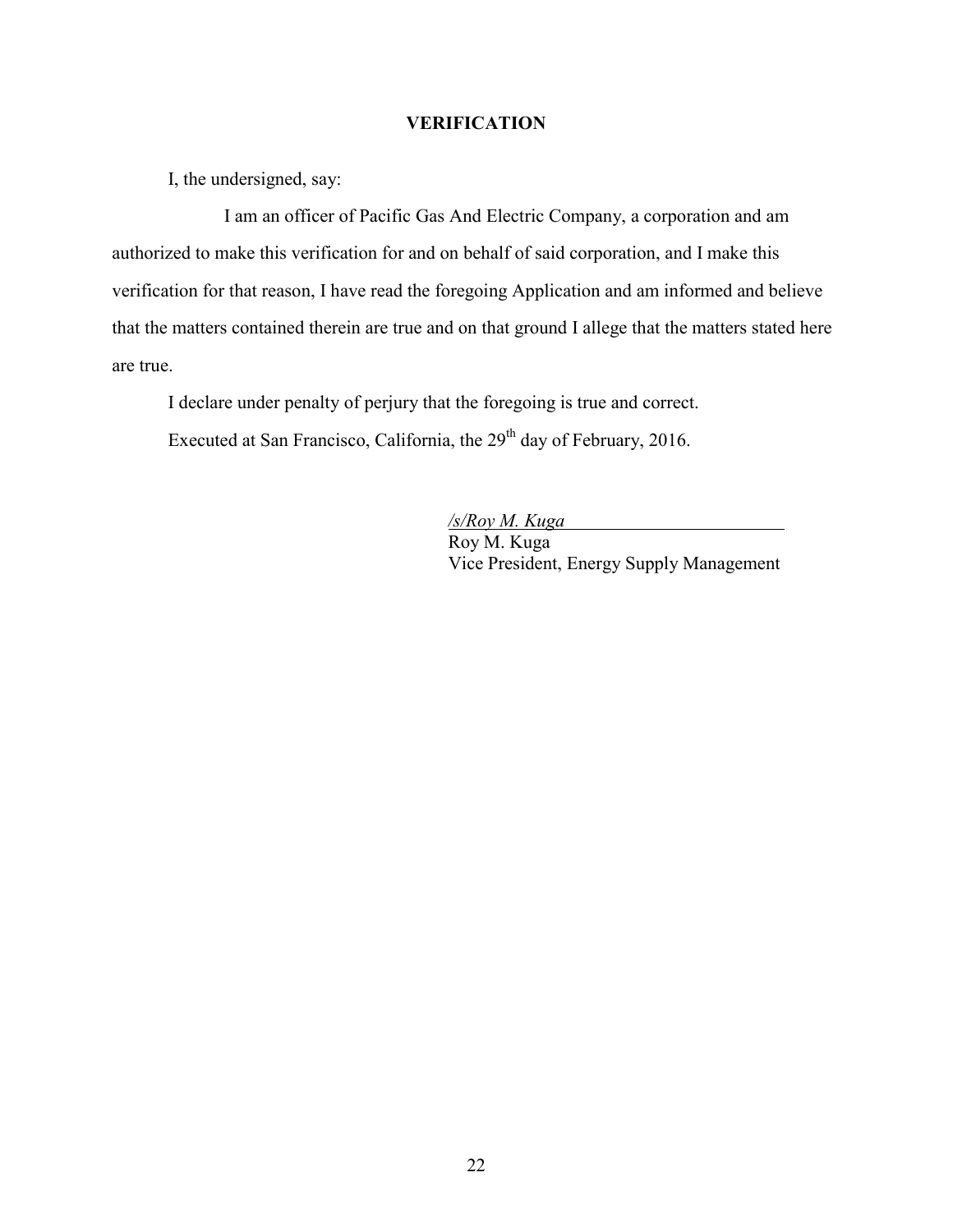# **APPENDIX A**

# **2016 Energy Storage Request for Offer Solicitation Protocol**

**The Solicitation Protocol Could Not Be Electronically Filed and Has Been Omitted Intentionally Due to Its File Size**

> **Submitted to the Commission in the form of Archival Grade DVD**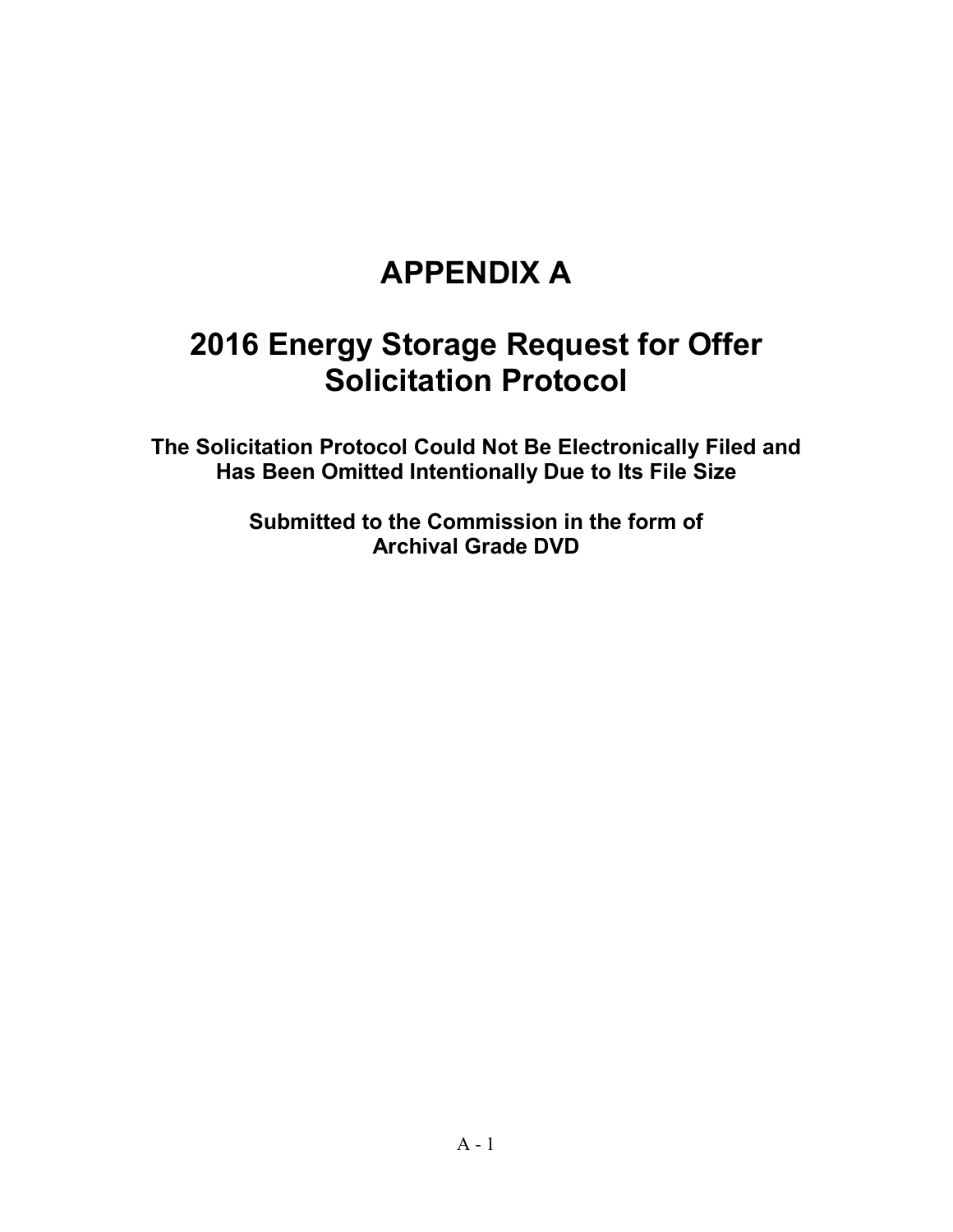# **APPENDIX B**

**Governing Statutes and Rules**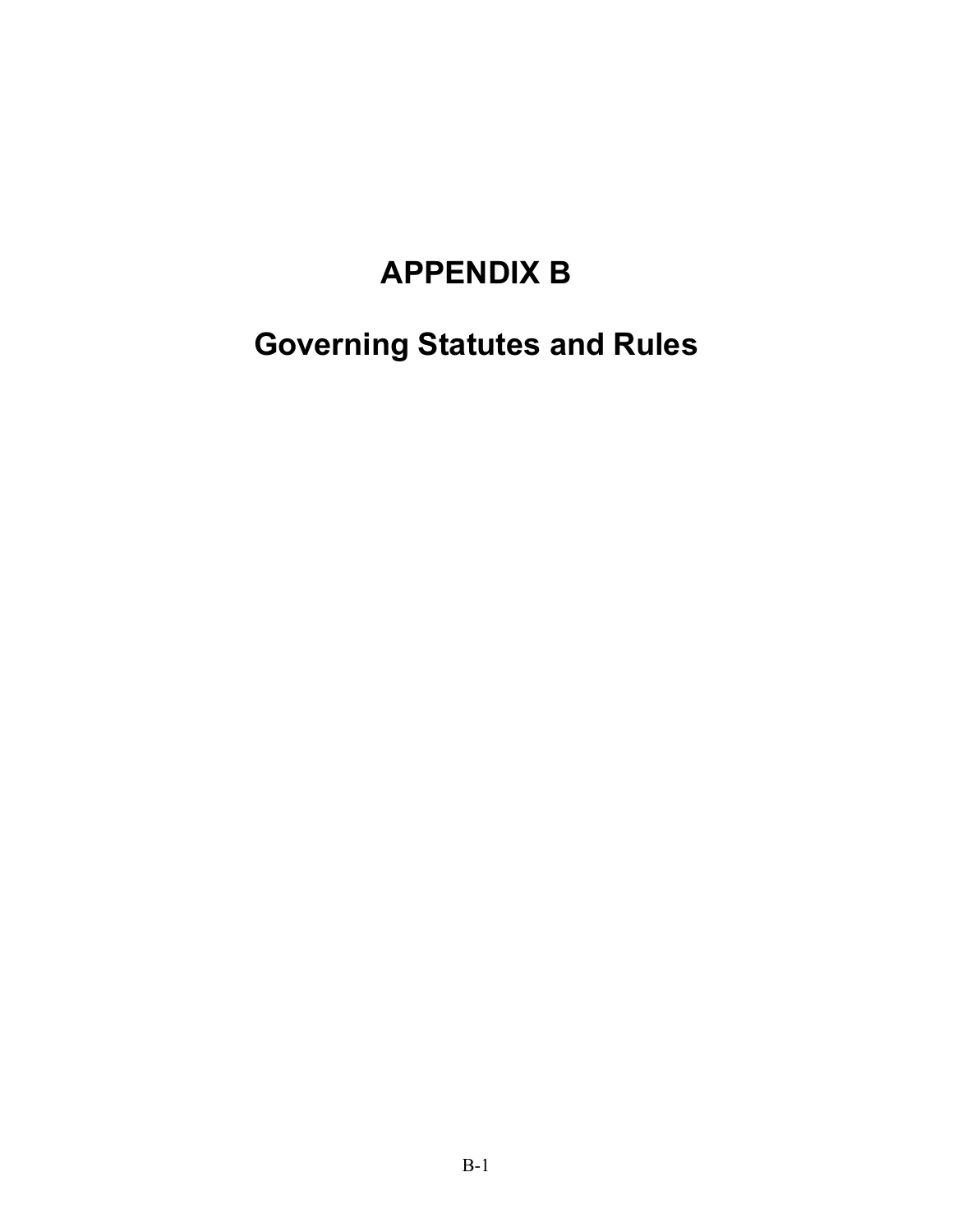**Attachment B List of Applicable Statutes and Rules That May Impact Energy Storage Procurement**

| <b>Subject</b>                                              | Reference                                                                                     | <b>Key Provision</b>                                                                                                                                                        |
|-------------------------------------------------------------|-----------------------------------------------------------------------------------------------|-----------------------------------------------------------------------------------------------------------------------------------------------------------------------------|
| <b>Energy Storage</b>                                       | Assembly Bill ("AB") 2514,<br>codified at Public Utilities Code<br>("Pub. Util. Code") § 2835 | Requires California Public<br>Utilities Commission ("CPUC")<br>to determine targets for load-<br>serving entity procurement of<br>energy storage resources                  |
| <b>Energy Storage</b>                                       | CPUC Rulemaking ("R.")15-<br>$03 - 011$                                                       | Rulemaking to consider policy<br>and implementation refinements<br>to Energy Storage Procurement<br>Framework and Design Program                                            |
| <b>Energy Storage</b>                                       | CPUC Decision ("D.") 13-10-<br>040                                                            | Requires Investor-Owned Utility<br>("IOU") procurement of energy<br>storage pursuant to biennial<br>CPUC-approval Plan                                                      |
| <b>Energy Storage</b>                                       | D.14-10-045                                                                                   | Approves IOU procurement<br>applications for the 2014 biennial<br>procurement period                                                                                        |
| <b>Energy Storage</b>                                       | D.16-01-032                                                                                   | Addresses energy storage policy<br>and program issues that must be<br>resolved prior to the 2016<br>procurement solicitations                                               |
| Greenhouse Gas<br>("GHG") Emissions<br>Performance Standard | Senate Bill ("SB") 1368,<br>codified at<br>Pub.Util. Code § 8340<br>D.07-01-039               | Prohibits "covered procurement"<br>from exceeding CO2 emissions<br>standard of 1100 lb./MWh                                                                                 |
| Renewables Portfolio<br>Standard                            | SB 350, codified at Pub. Util.<br>Code § 399.11 et seq.                                       | Requires retail sellers and local<br>publicly owned electric utilities<br>to procure 50% of energy from<br>renewable resources by<br>December 31, 2030                      |
| Renewables Portfolio<br><b>Standard Target</b>              | Pub.Util. Code §<br>399.15(b)(5)(B)(ii)                                                       | Retail sellers' efforts to develop<br>energy storage to integrate<br>eligible RPS resources are among<br>the factors underlying a CPUC<br>waiver of an RPS target           |
| Clean Energy                                                | Pub. Util. Code $\S$ 400                                                                      | The CPUC and California<br>Energy Commission shall, where<br>feasible, increase the use of<br>energy storage, among other<br>strategies, to meet clean energy<br>objectives |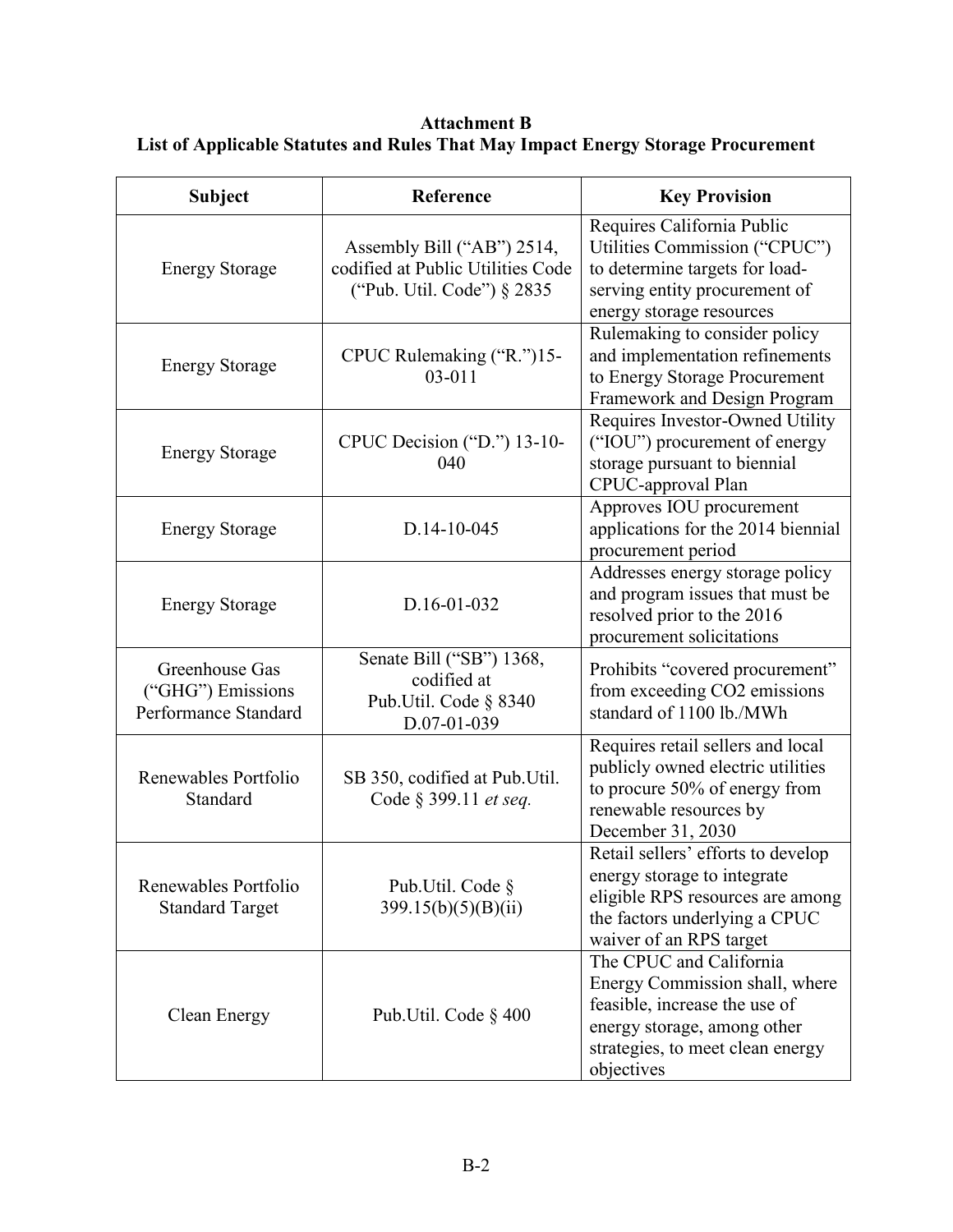| <b>GHG</b>                                                                                                  | AB 32, codified at Health $\&$<br>Safety Code § 38500 et seq.                    | Requires California to reduce<br>GHG emissions to 1990 levels by<br>2020                                                                                        |
|-------------------------------------------------------------------------------------------------------------|----------------------------------------------------------------------------------|-----------------------------------------------------------------------------------------------------------------------------------------------------------------|
| Self-Generation<br>Incentive Plan ("SGIP")                                                                  | Pub.Util. Code §§ 379.5 and<br>379.6<br>D.01-03-073; D.08-11-044;<br>D.11-09-015 | Establish SGIP to provide<br>incentives for investing in<br>distributed generation                                                                              |
| Permanent Load Shifting<br>("PLS")                                                                          | D.12-04-045<br>Resolution E-4586                                                 | Adopts PLS programs and<br>budgets.                                                                                                                             |
| Demand Response                                                                                             | D.08-04-050<br>$D.10-12-036$                                                     | Load Impacts of Demand<br><b>Response and Demand Response</b><br>Participation in CAISO Market                                                                  |
| <b>Resource Adequacy</b>                                                                                    | D.13-06-024                                                                      | Energy Storage may be procured<br>as a form of flexible capacity<br>used to provide resource<br>adequacy                                                        |
| <b>Resource Adequacy</b>                                                                                    | R.14-10-010                                                                      | Continued refinements to<br>Resource Adequacy Program and<br>establish flexible capacity<br>requirements                                                        |
| <b>Resource Adequacy</b>                                                                                    | D.15-06-063                                                                      | Decision refining Resource<br>Adequacy Program adopting<br>modification to flexible RA rules<br>for storage                                                     |
| Alternative-Fueled<br>Vehicle Programs                                                                      | R.13-11-007                                                                      | Evaluation of electric vehicle<br>batteries for energy storage                                                                                                  |
| <b>Integrated Resource Plan</b>                                                                             | SB 350, codified at Pub. Util.<br>Code §§ 454.51-454.52<br>R.16-02-007           | Need determinations may tie to<br>procurement of energy storage                                                                                                 |
| Long-Term Procurement<br>for Local Capacity<br>Requirements                                                 | D.14-03-004                                                                      | Authorizes procurement of<br>preferred resources and energy<br>storage                                                                                          |
| <b>Distribution Resource</b><br>Planning and Sourcing<br>using Distributed Energy<br>Resources ("DERs")     | Pub. Util. Code § 769(g); R. 14-<br>08-013 ("DRP"); 14-10-003<br>("TDER")        | Proceedings in process to<br>develop plan and pilot programs<br>for DER integration and to<br>develop potential sourcing<br>mechanisms for DER grid<br>services |
| Local Capacity<br><b>Requirement Application</b><br>for Approval of<br>Contracts in the Western<br>LA Basin | D.15-11-041                                                                      | Decision approving Energy<br>Storage contracts resulting from<br><b>SCE's LCR RFO</b>                                                                           |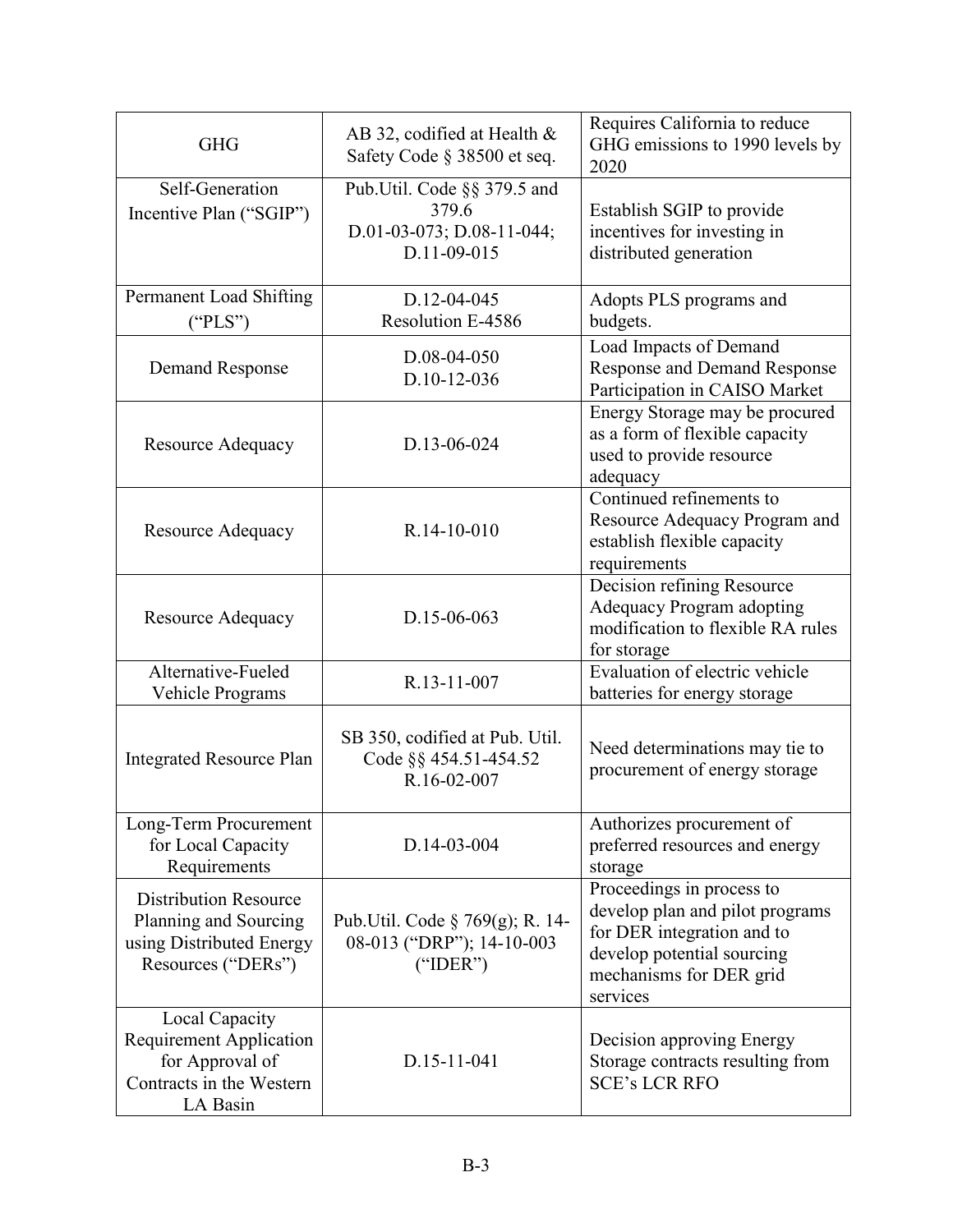| <b>Local Generation Charge</b><br>("LGC")    | D.13-03-029                                                                                                                   | Authorized SDG&E to establish<br>an LGC rate component which is<br>designed to recover new<br>generation costs for local<br>reliability that are deemed to be<br>subject to Cost Allocation<br>Mechanism ("CAM") policy. |
|----------------------------------------------|-------------------------------------------------------------------------------------------------------------------------------|--------------------------------------------------------------------------------------------------------------------------------------------------------------------------------------------------------------------------|
| <b>Procurement Rules</b>                     | D.07-12-052                                                                                                                   | Utility procurement outside of<br>competitive solicitations;<br>development of utility-owned<br>resource                                                                                                                 |
| Transmission<br><b>Interconnection Rules</b> | California Independent System<br><b>Operator Corporation</b><br>("CAISO") Large Generator<br><b>Interconnection Agreement</b> | Requirements for generator<br>interconnection to grid at<br>transmission level                                                                                                                                           |
| Distribution<br><b>Interconnection Rules</b> | <b>Wholesale Distribution Access</b><br>Tariff                                                                                | Requirements for generator<br>interconnection with IOU-owned<br>distribution system                                                                                                                                      |
| Distribution<br><b>Interconnection Rules</b> | Rule 21                                                                                                                       | Interconnection at distribution<br>level by Qualifying Facilities<br>("QFs") under Public Utility<br>Regulatory Policies Act of 1978<br>("PURPA"), net metering, and<br><b>SGIP</b>                                      |
| Net Energy Metering                          | D.14-05-033                                                                                                                   | Customer-sited systems<br>interconnecting with storage are<br>treated the same as systems<br>interconnecting without storage                                                                                             |
| Net Energy Metering                          | D.16-01-044                                                                                                                   | The "storage mandate charge" is<br>collected through the PCIA and<br>should not be part of the non-<br>bypassable charge in the NEM<br>successor tariff                                                                  |
| Confidentiality                              | Pub. Util. Code $\S$ 454.5(g);<br>D.06-06-066, D.08-04-023,<br>D.11-07-028                                                    | Confidentiality of energy<br>procurement information<br>submitted to CPUC                                                                                                                                                |
| Confidentiality                              | CPUC General Order 66-C                                                                                                       | Exceptions to Public Records Act                                                                                                                                                                                         |
| <b>Cost Recovery</b>                         | D.04-12-048                                                                                                                   | 10-year limit on recovery of<br>procurement costs                                                                                                                                                                        |
| <b>Cost Recovery</b>                         | D.06-07-029                                                                                                                   | CAM for long-term procurement<br>of new generation                                                                                                                                                                       |
| <b>Cost Recovery</b>                         | D.08-09-012                                                                                                                   | Responsibility for non-<br>bypassable charges                                                                                                                                                                            |
| <b>CAM</b>                                   | D.11-05-005                                                                                                                   | Modifies new generation and<br>long-term contract CAM                                                                                                                                                                    |